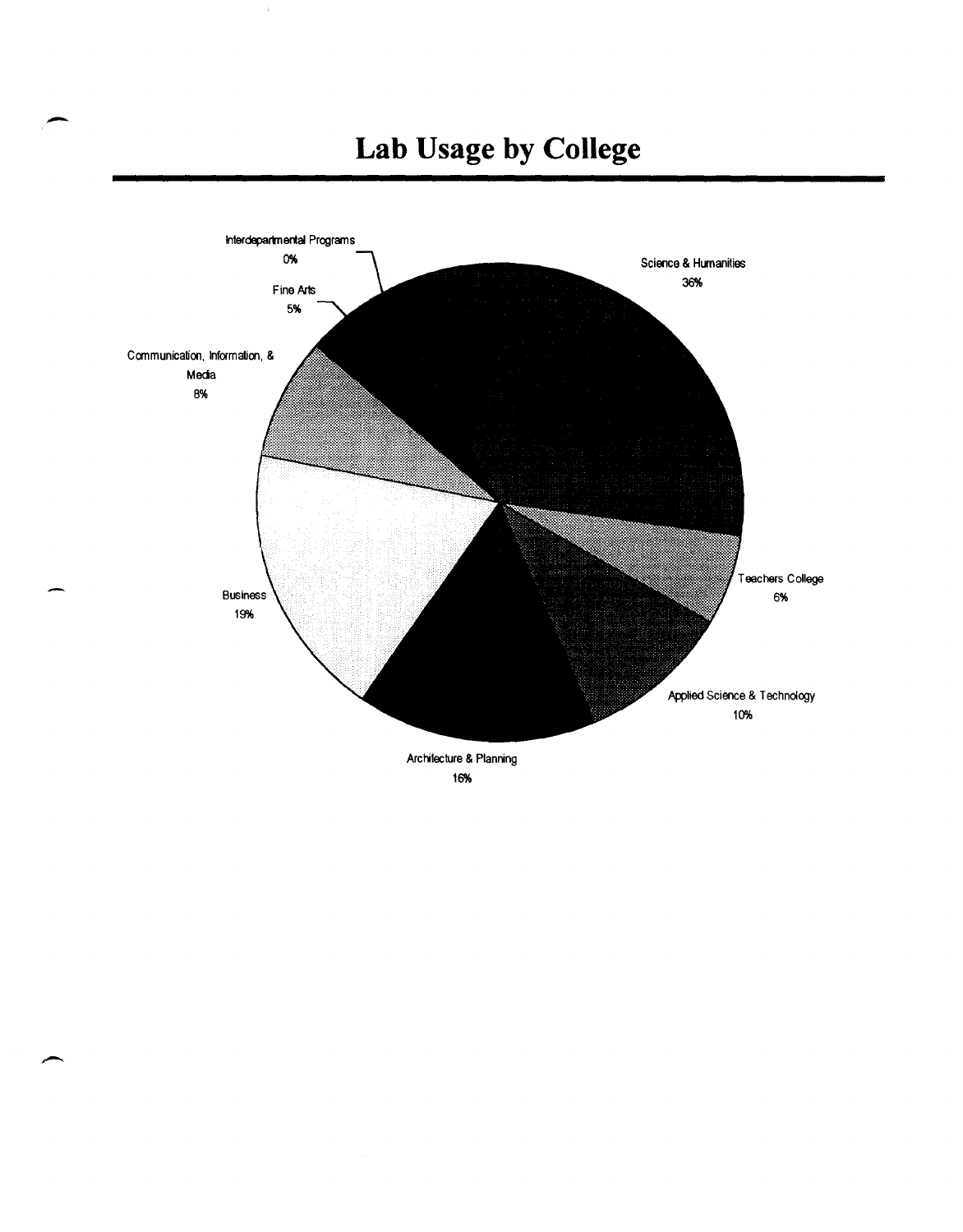

### **Lab Usage By: Applied Science & Technology**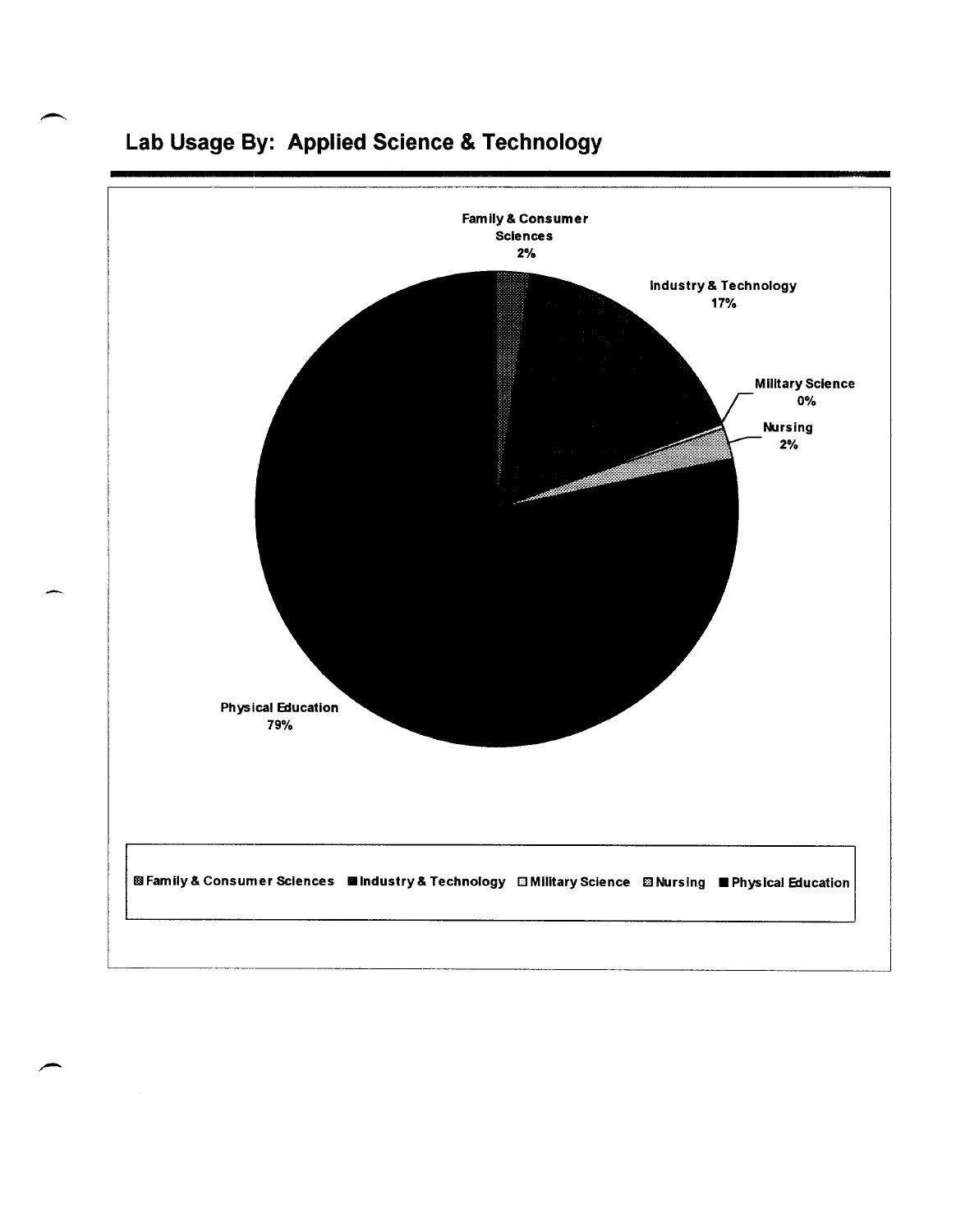

### **Lab Usage By: Architecture & Planning**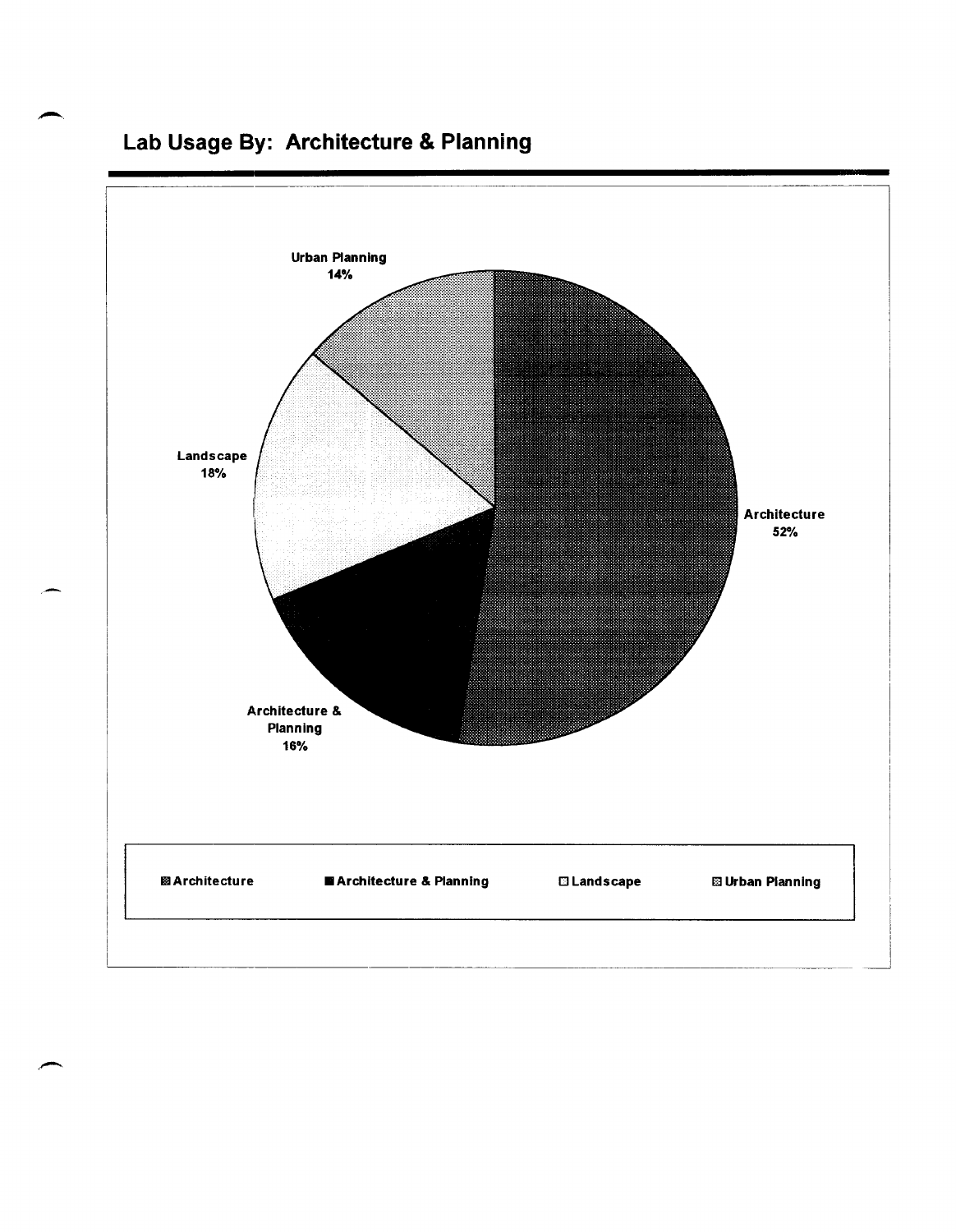### **Lab Usage By: Business**

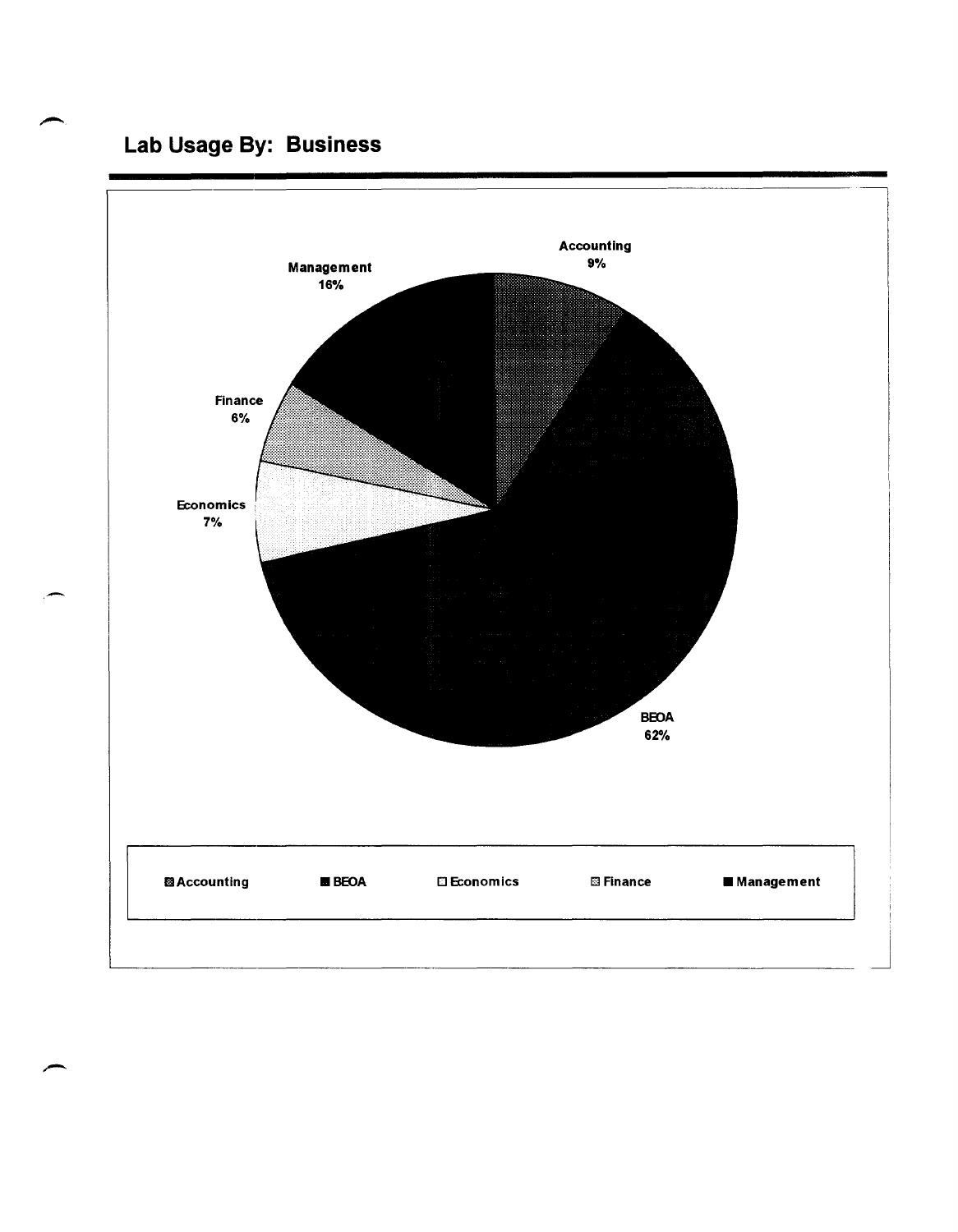

**Lab Usage By: Communication, Information, & Media** 

 $\overline{\phantom{a}}$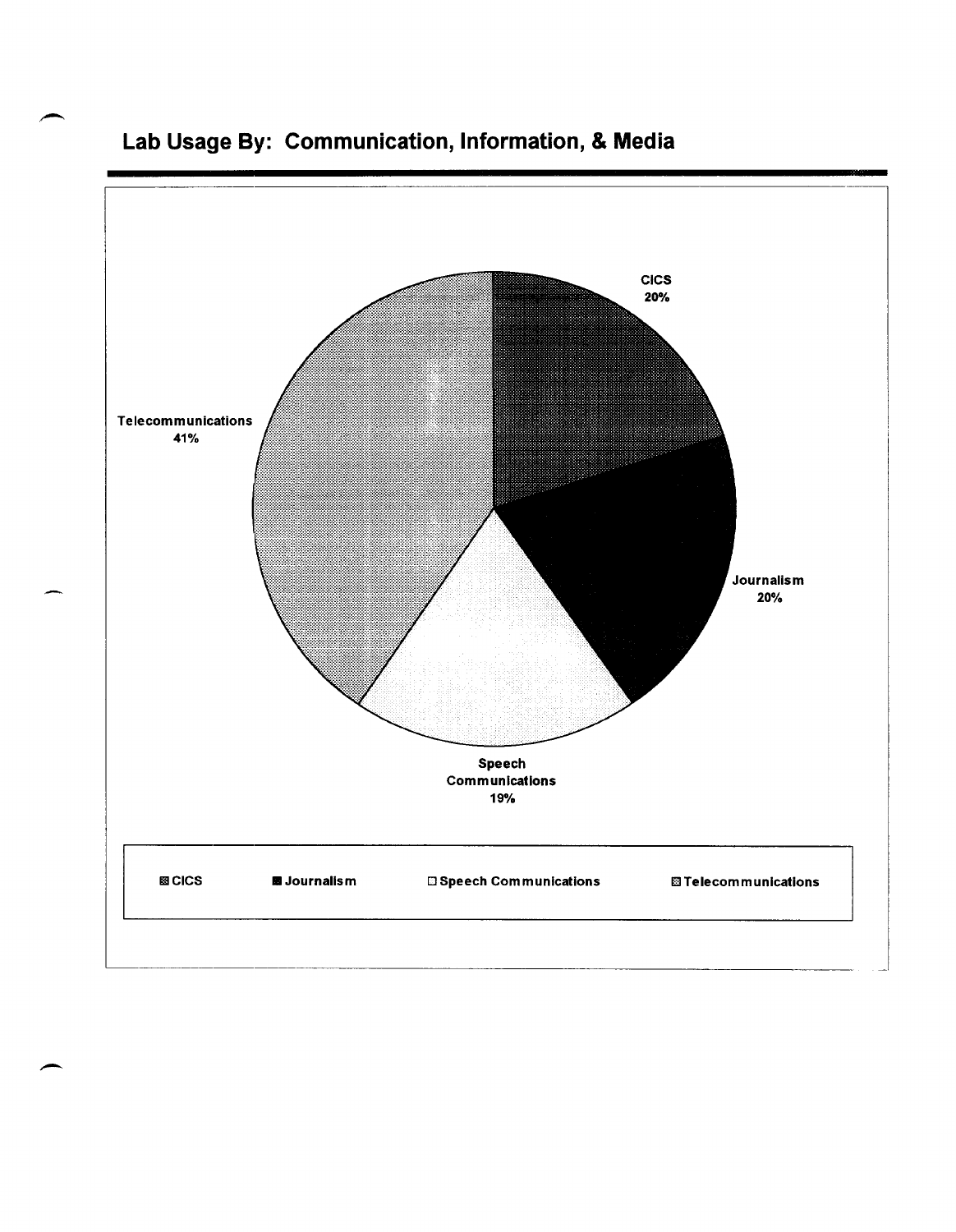### Lab Usage By: Fine Arts

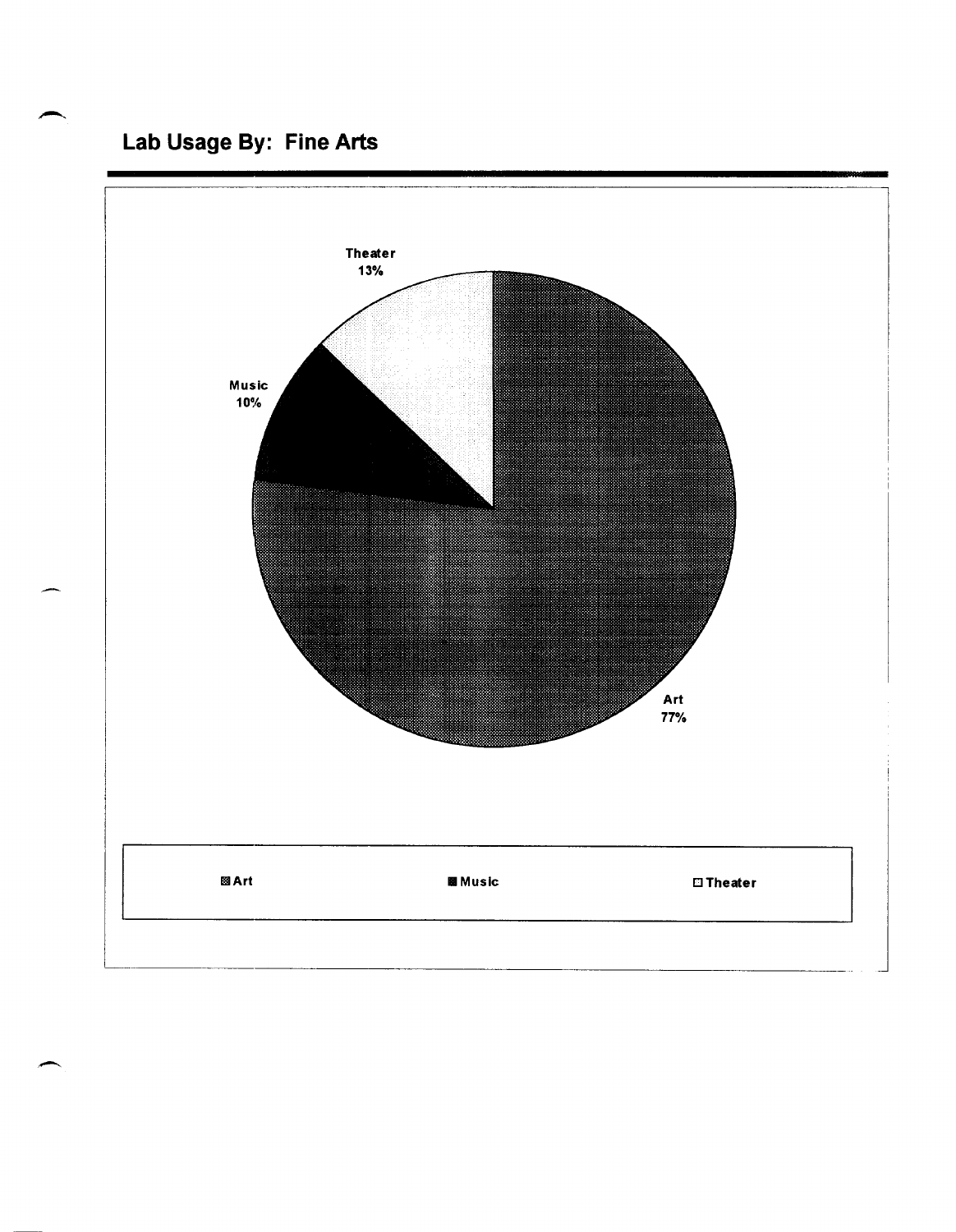

### Lab Usage By: Interdepartmental Programs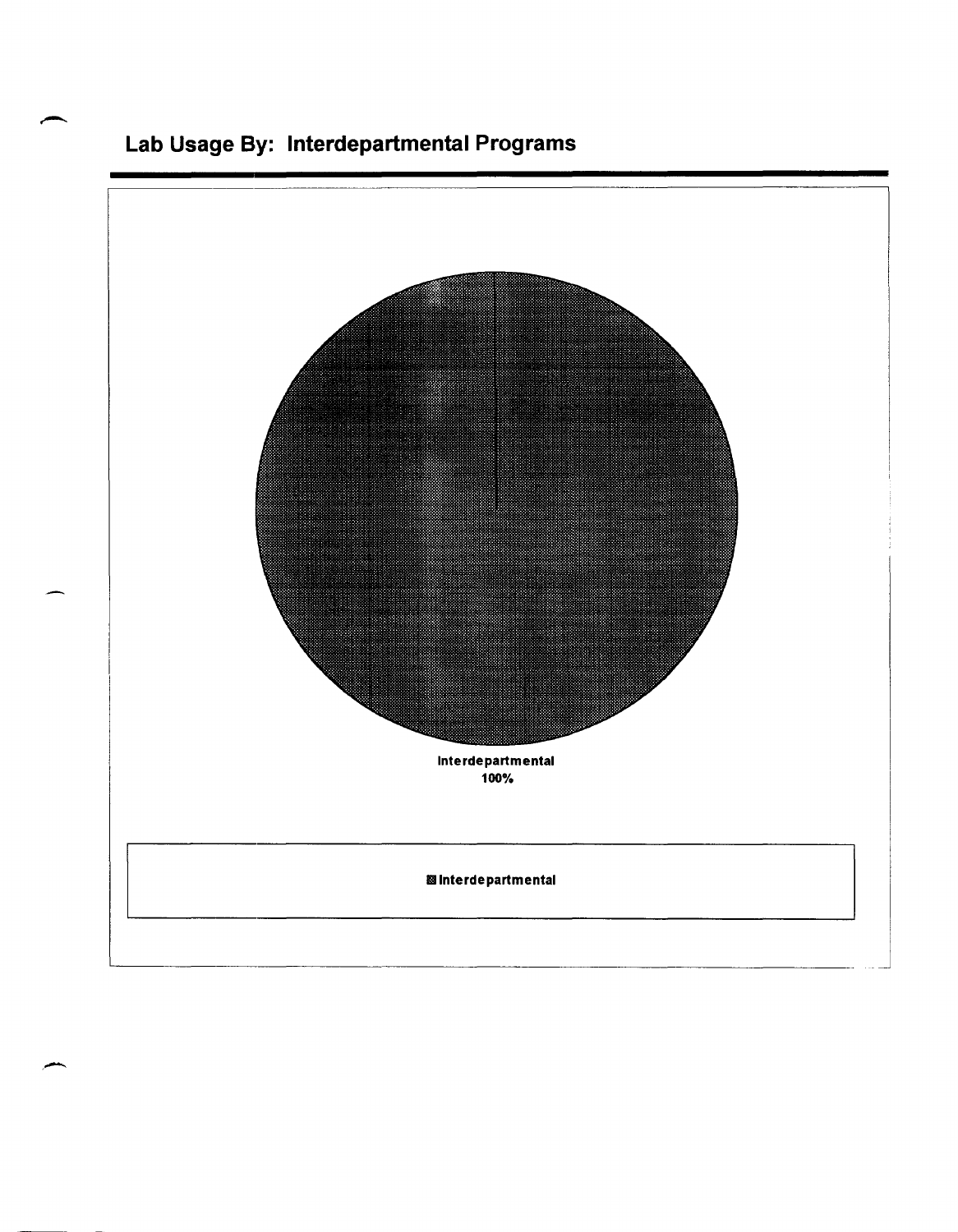### **Lab Usage By: Teachers College**



,-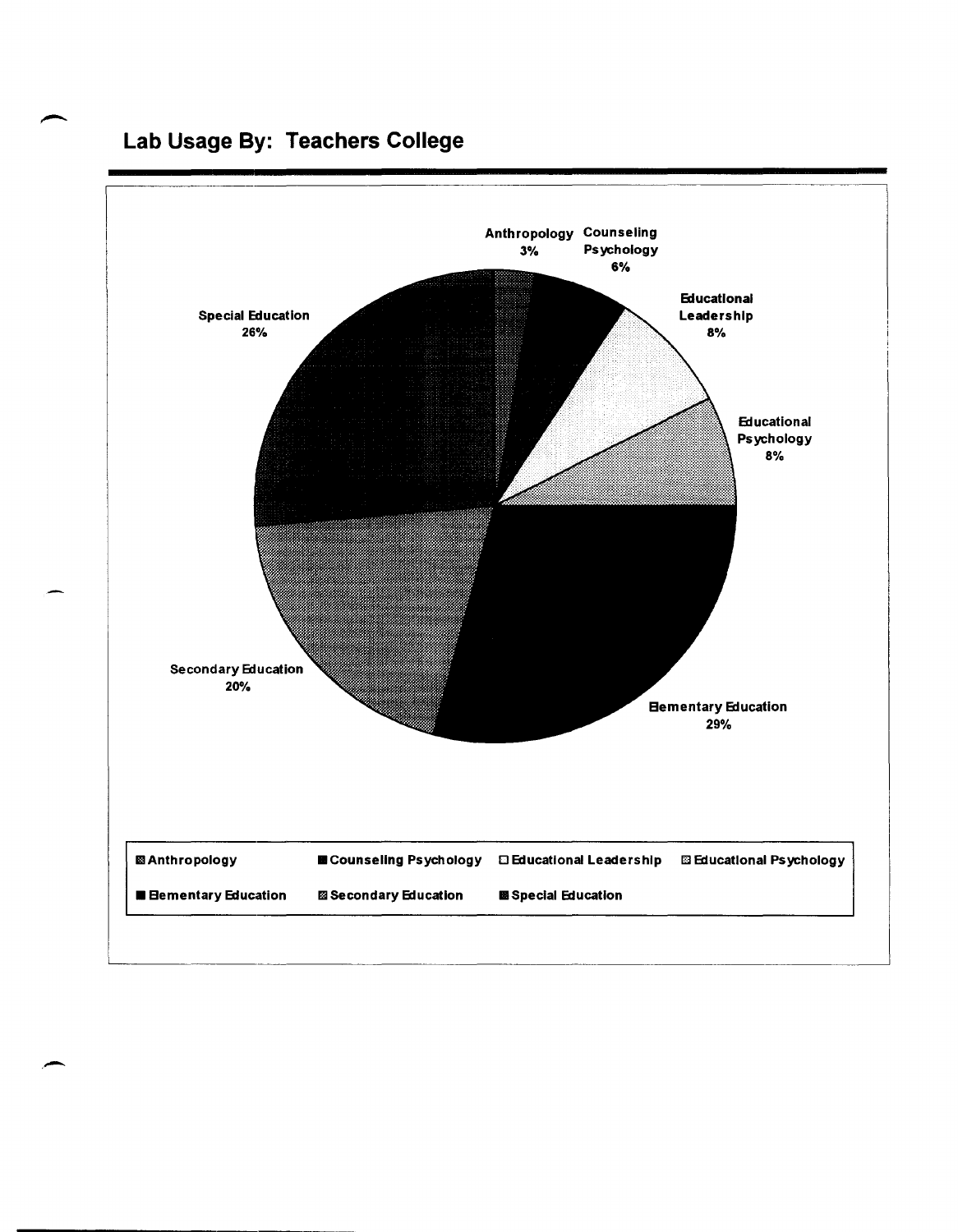### ABG21

#### Total Lab Users: 3798

#### %Class Work: 71.8% %Personal Work: 28.2%

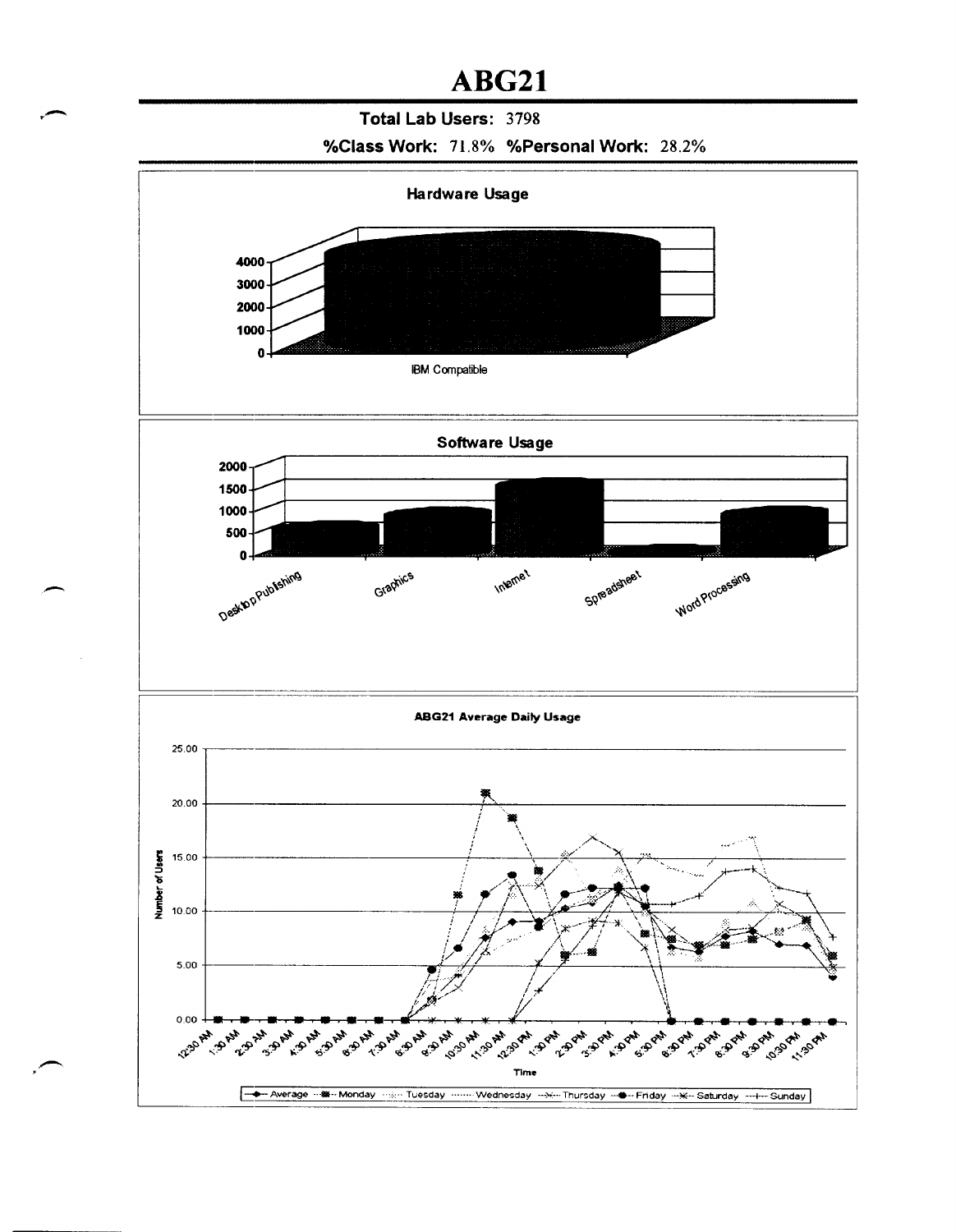# AC314<br>Total Lab Users: 1462 Total Lab Users: 1462

#### %Class Work: 55.3% %Personal Work: 44.7%

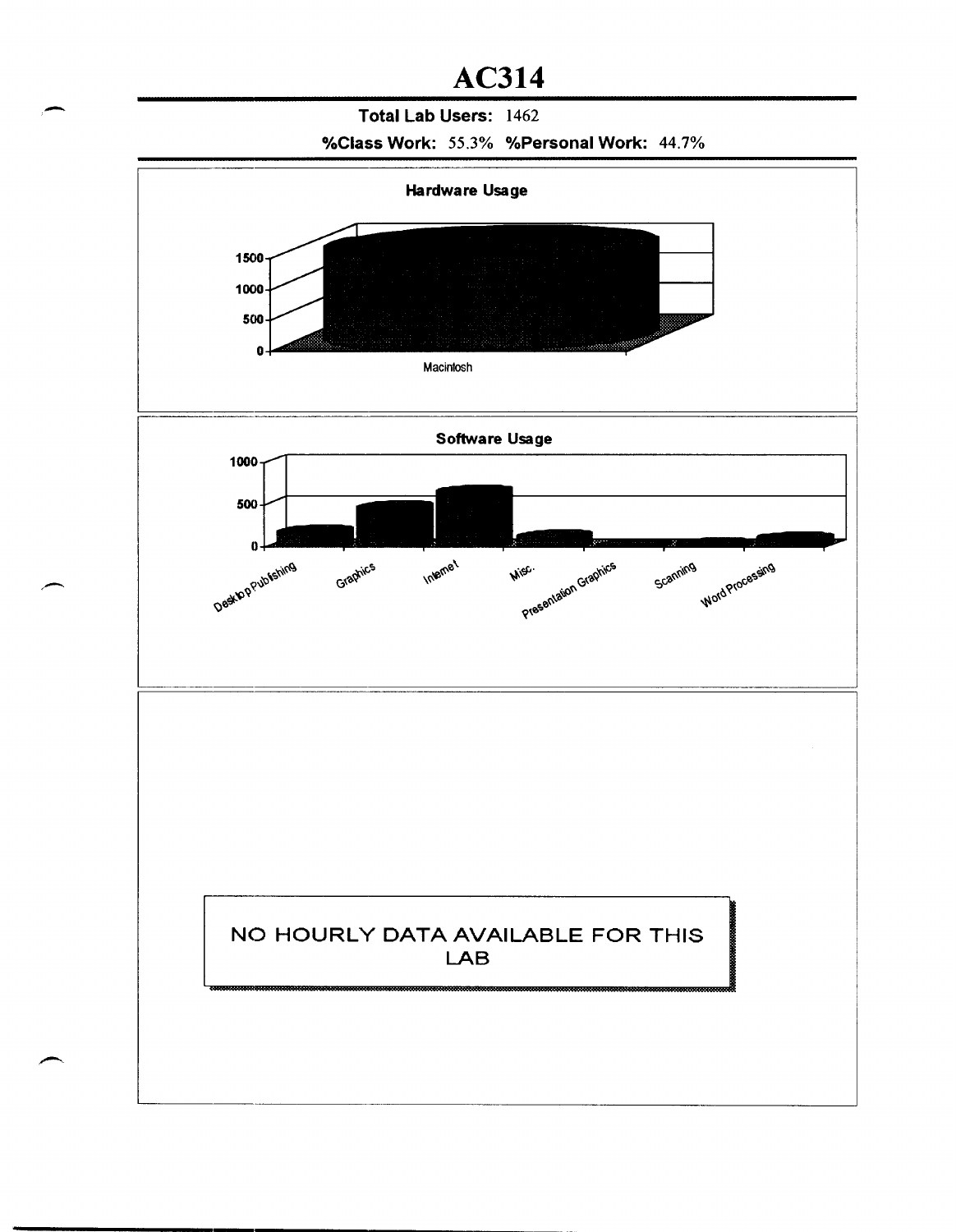### **AT208**

#### Total Lab Users: 1908

![](_page_10_Figure_2.jpeg)

![](_page_10_Figure_3.jpeg)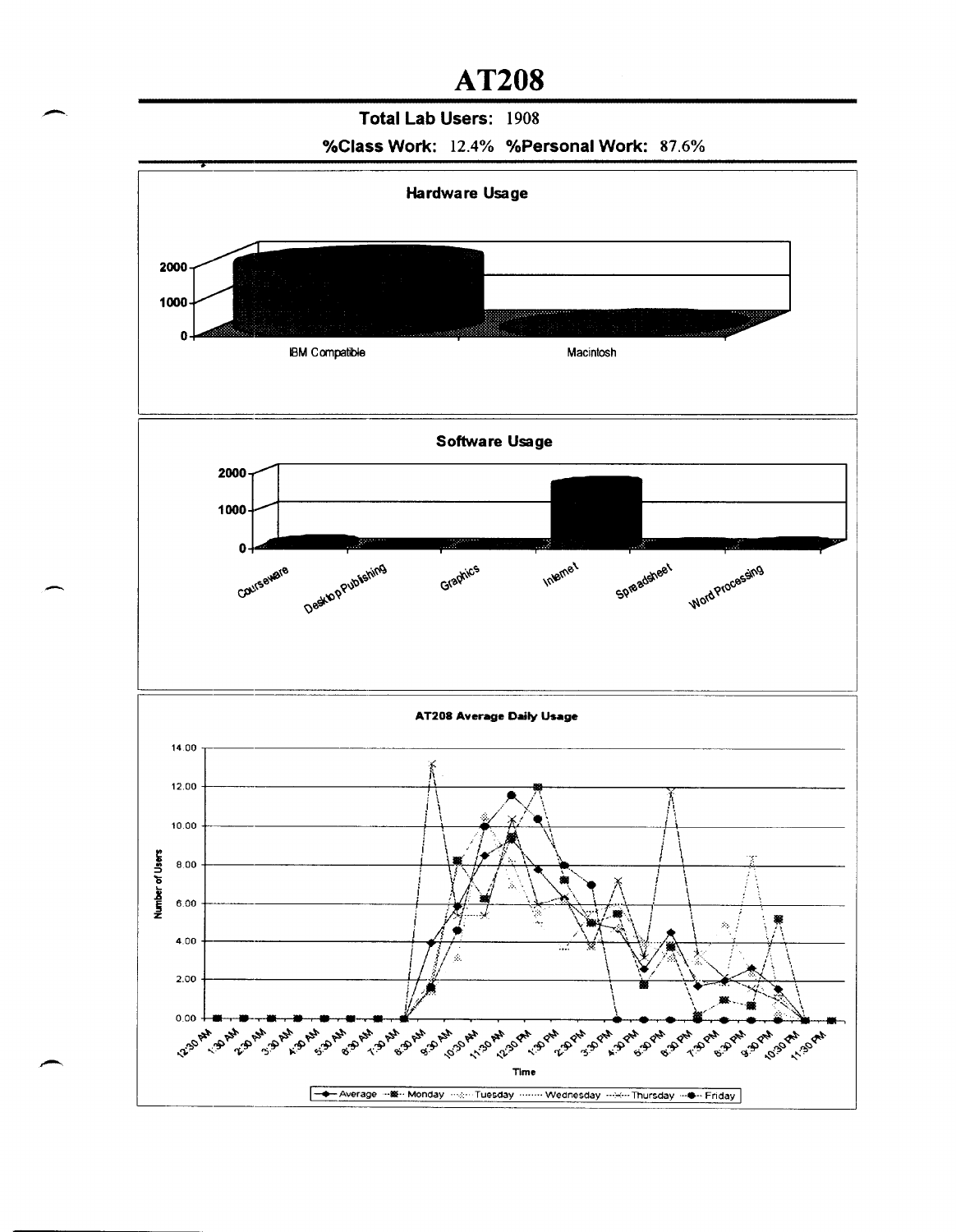### **BB220**

**Total Lab Users:** 153

![](_page_11_Figure_2.jpeg)

![](_page_11_Figure_3.jpeg)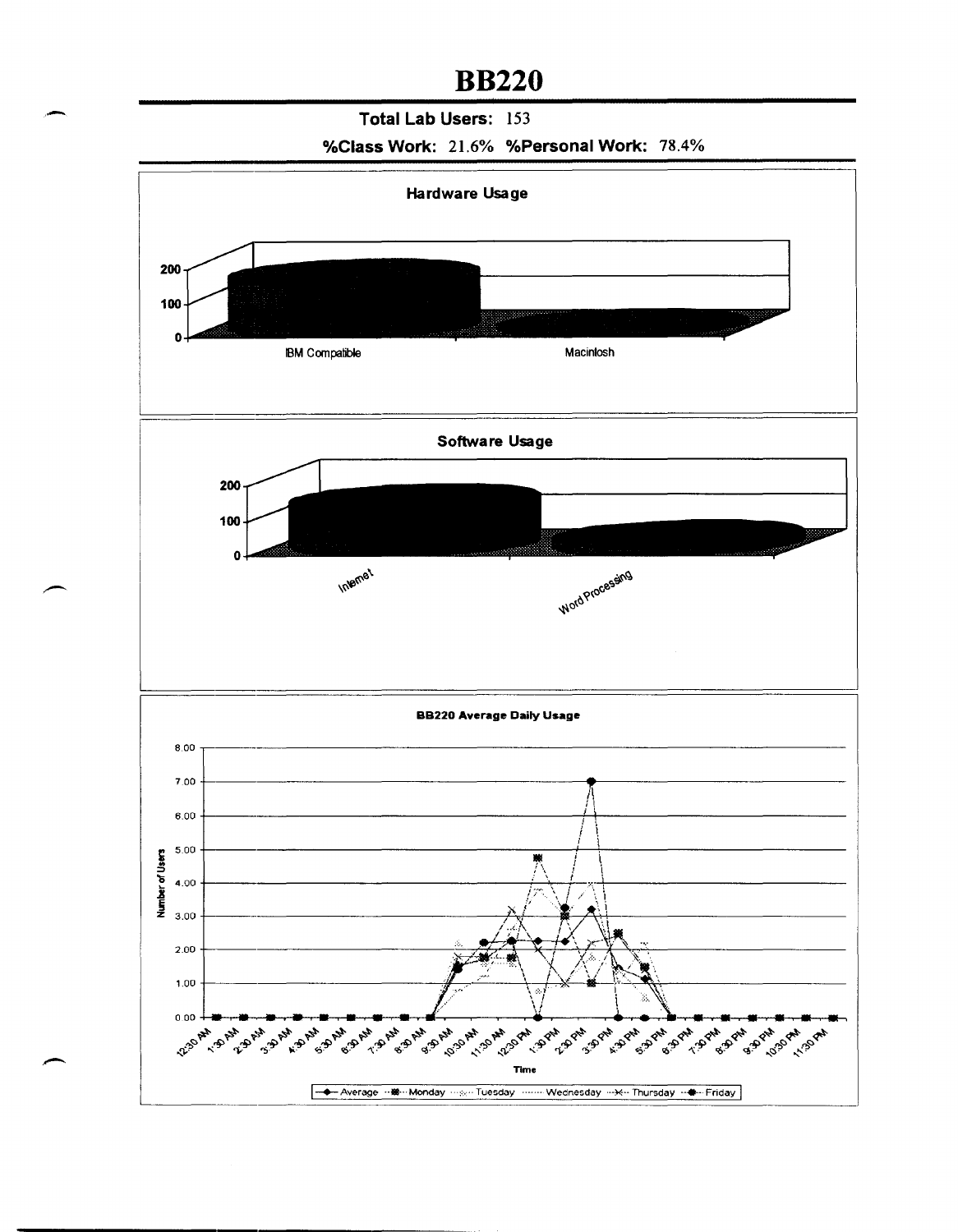### **Beeman**

**Total Lab Users:** 1734

![](_page_12_Figure_2.jpeg)

![](_page_12_Figure_3.jpeg)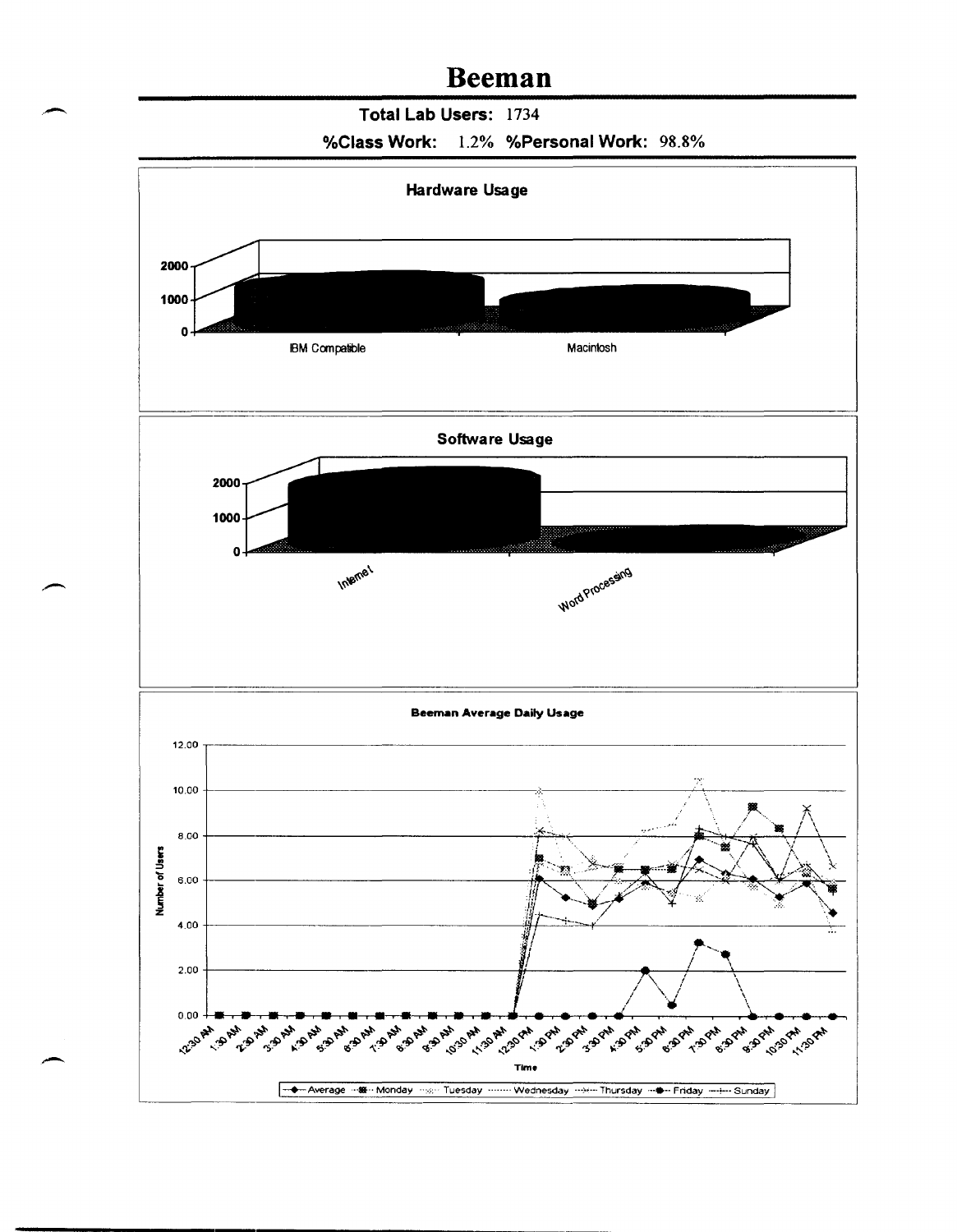# **BLL08**<br>Total Lab Users: 5985 **Total Lab Users:** 5985

**%Class Work:** 8.2% **%Personal Work:** 91.8%

![](_page_13_Figure_3.jpeg)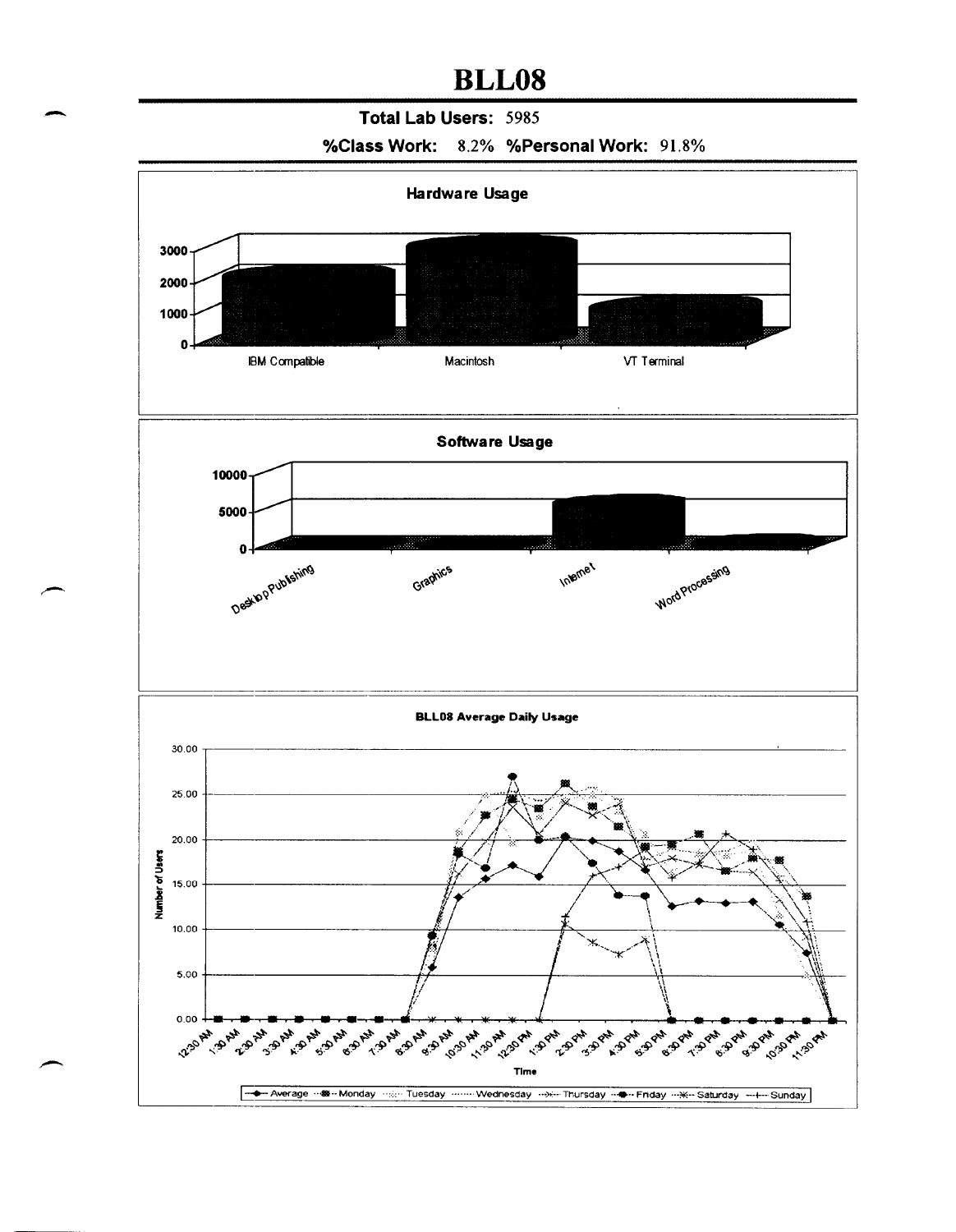### **CL469**

#### Total Lab Users: 751

%Class Work: 90.0% %Personal Work: 10.0%

![](_page_14_Figure_3.jpeg)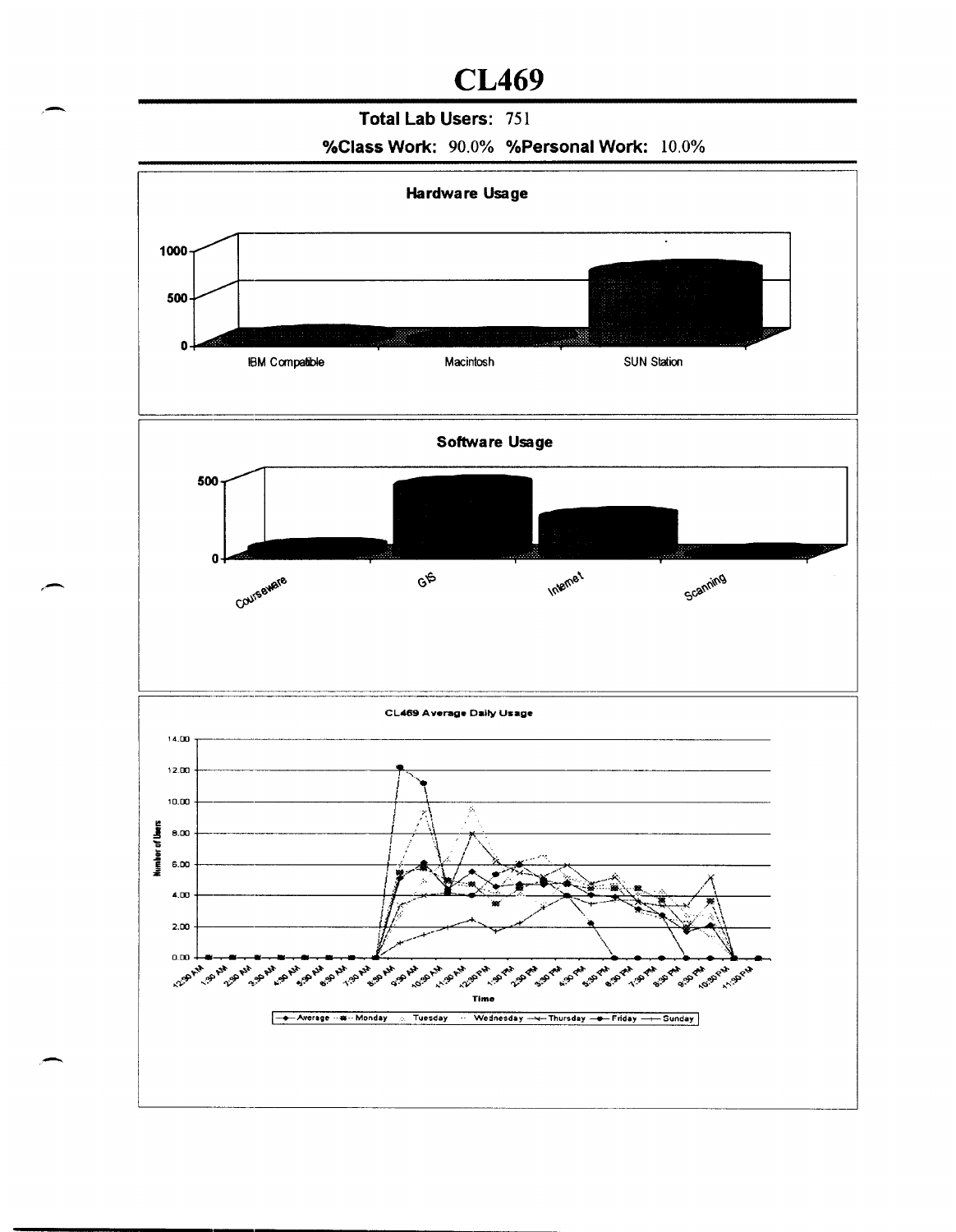### **CN313**

#### Total Lab Users: 810

%Class Work: 13.5% %Personal Work: 86.5%

![](_page_15_Figure_3.jpeg)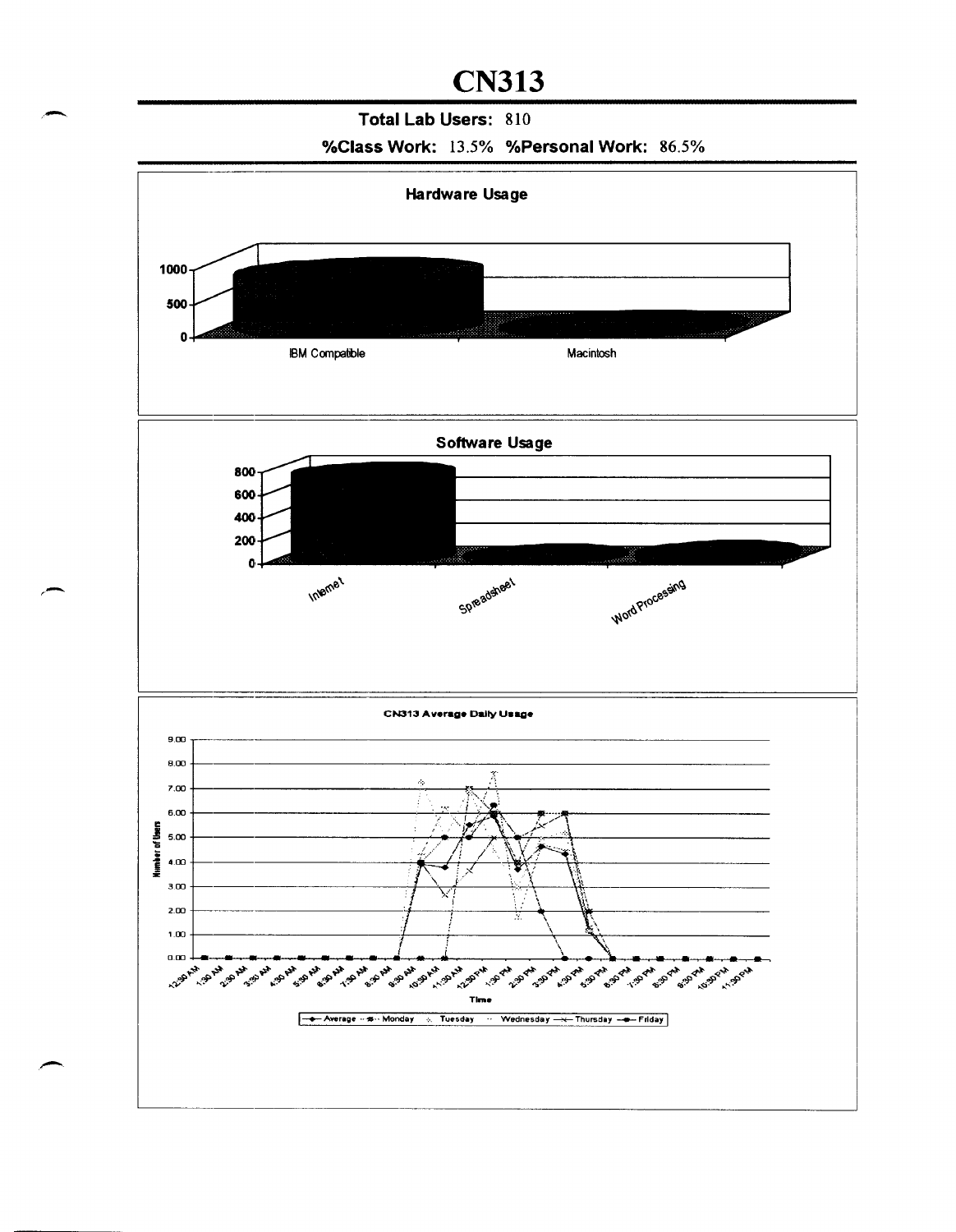### **HP101**

#### Total Lab Users: 3275

![](_page_16_Figure_2.jpeg)

![](_page_16_Figure_3.jpeg)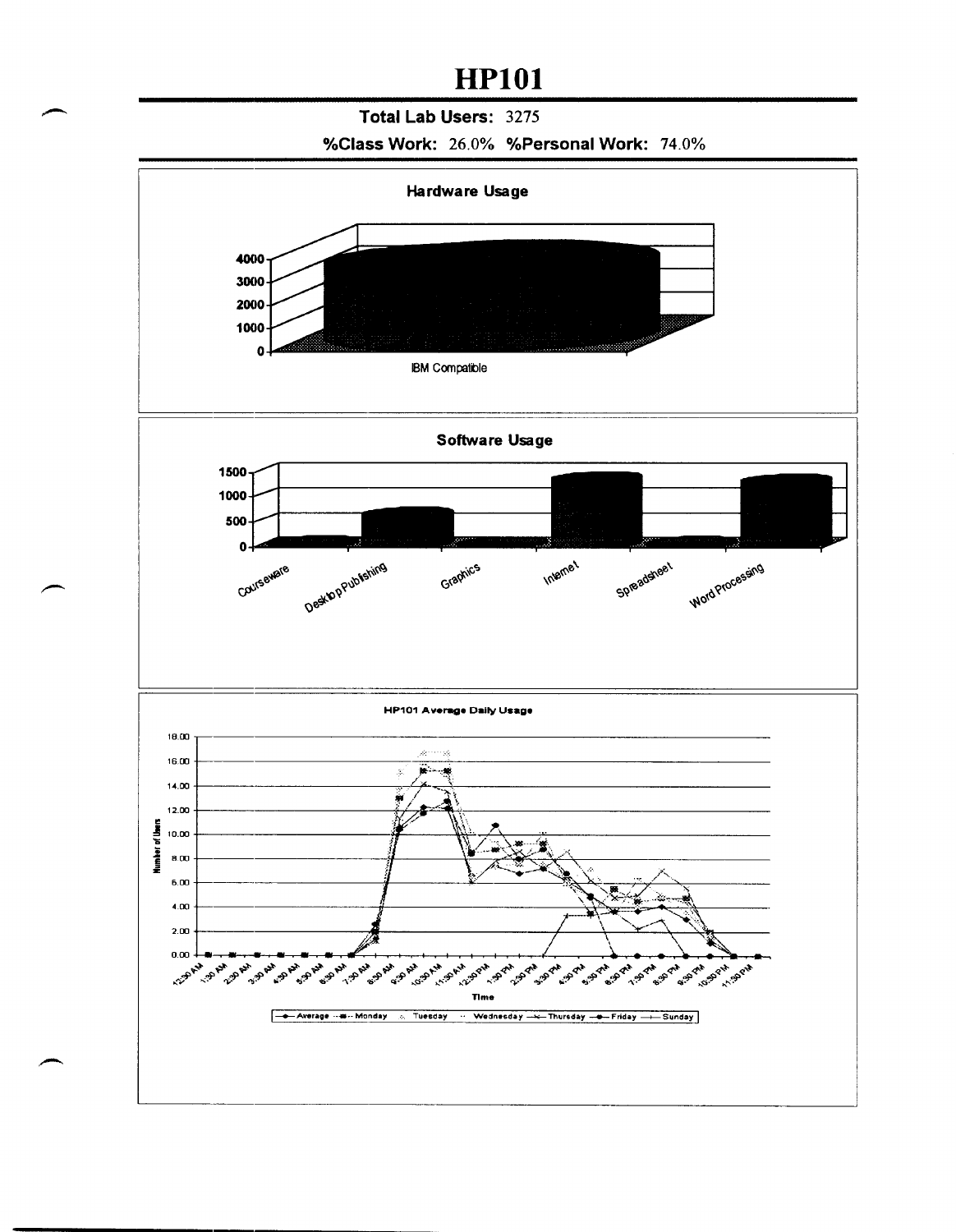## **LU121**

#### Total Lab Users: 155

![](_page_17_Figure_2.jpeg)

![](_page_17_Figure_3.jpeg)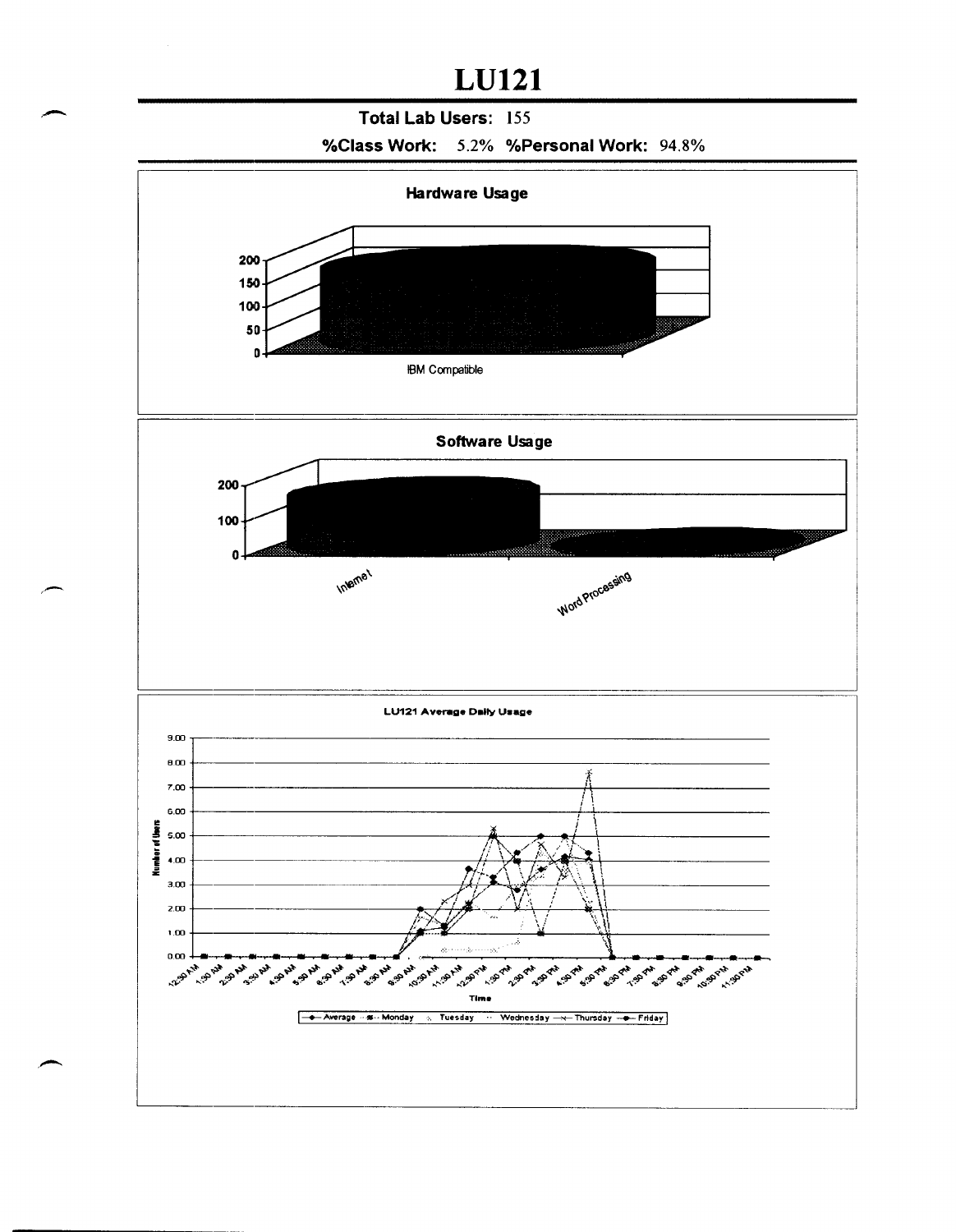NQ323<br>Total Lab Users: 155 Total Lab Users: 155

%Class Work: 7.1% %Personal Work: 92.9%

![](_page_18_Figure_3.jpeg)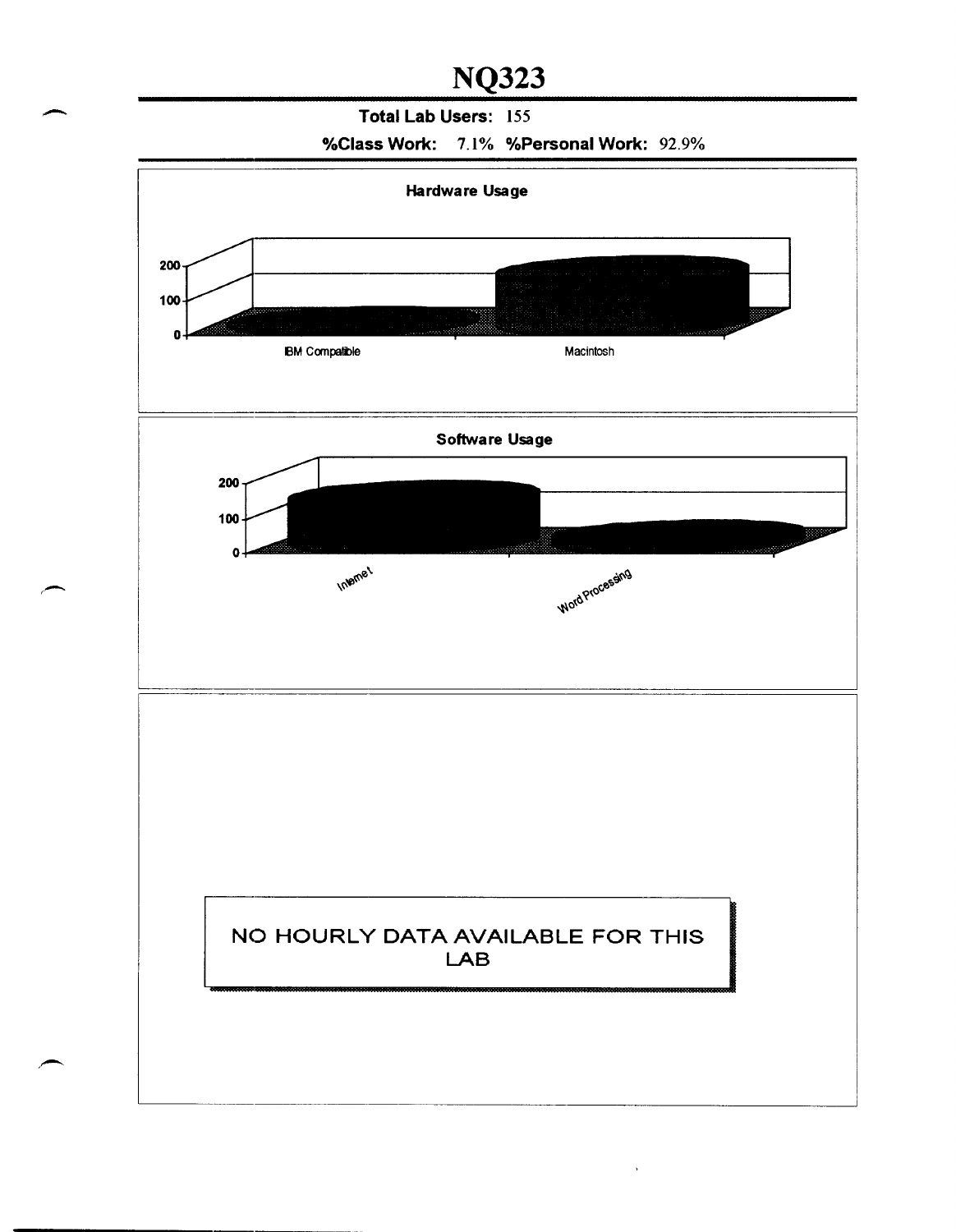## **RB134C**

### Total Lab Users: 5727

#### %Class Work: 53.8% %Personal Work: 46.2%

![](_page_19_Figure_3.jpeg)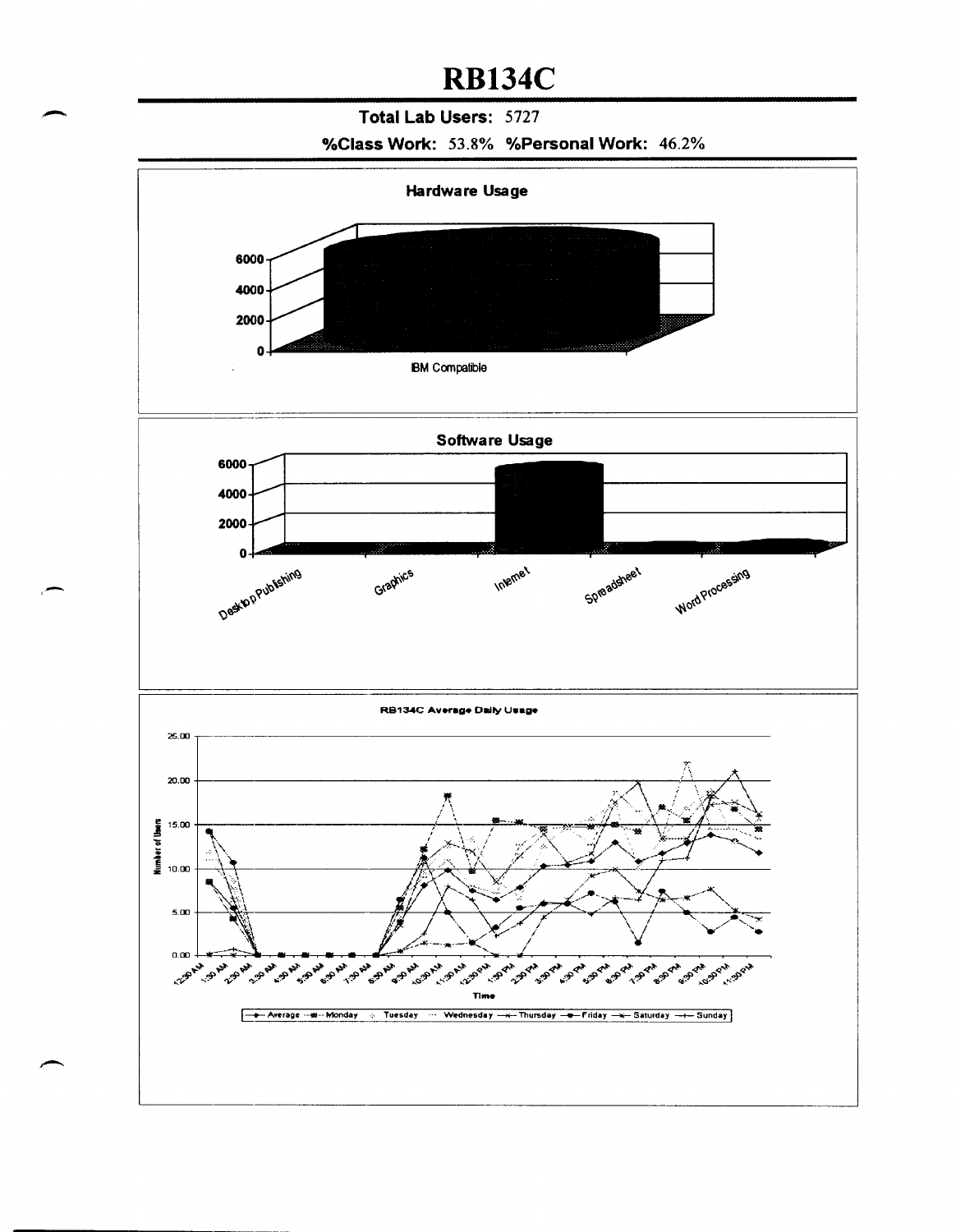### **RB134F**

#### Total Lab Users: 2248

%Class Work: 59.0% %Personal Work: 41.0%

![](_page_20_Figure_3.jpeg)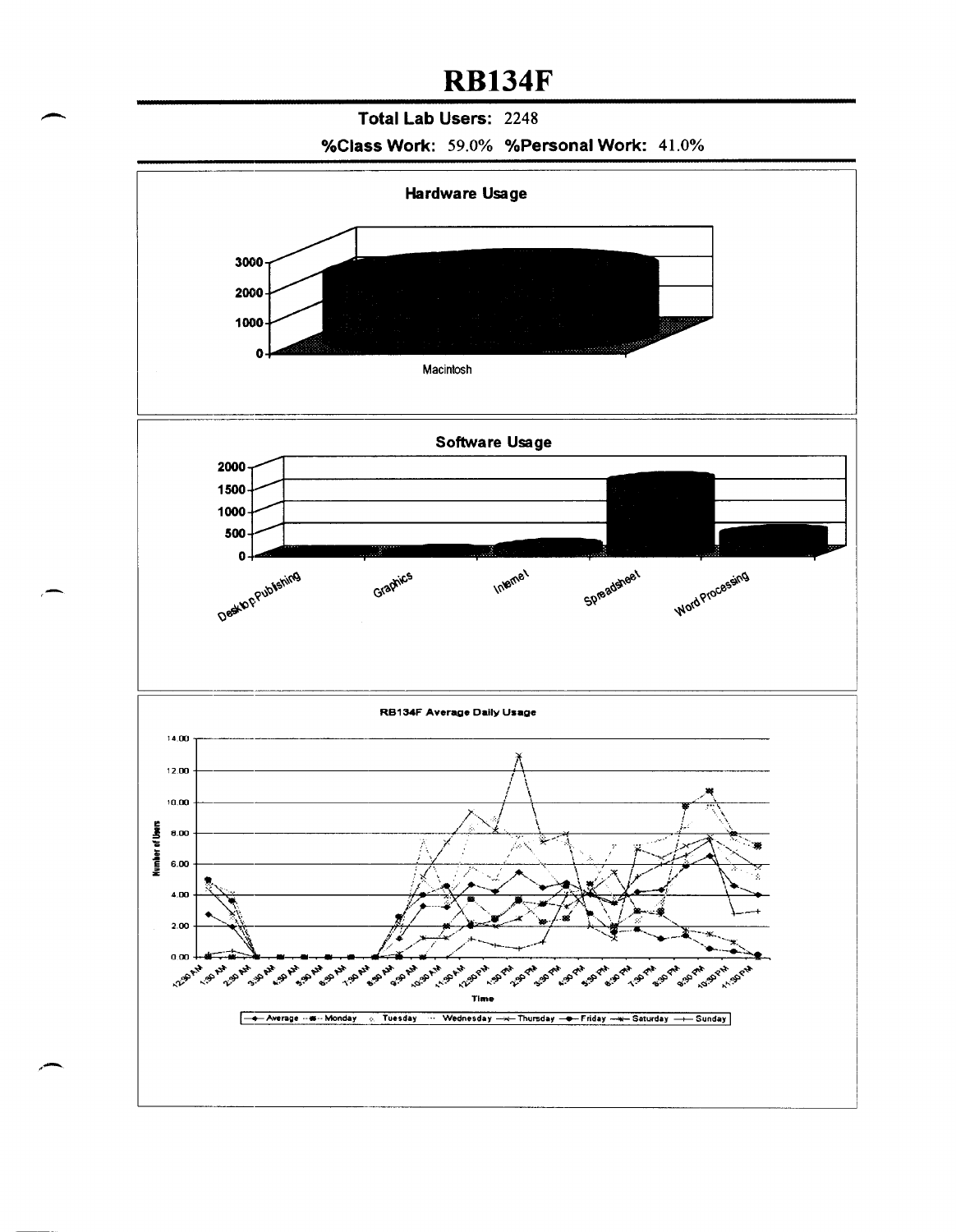## **RB134G**

#### Total Lab Users: 256

%Class Work: 47.3% %Personal Work: 52.7%

![](_page_21_Figure_3.jpeg)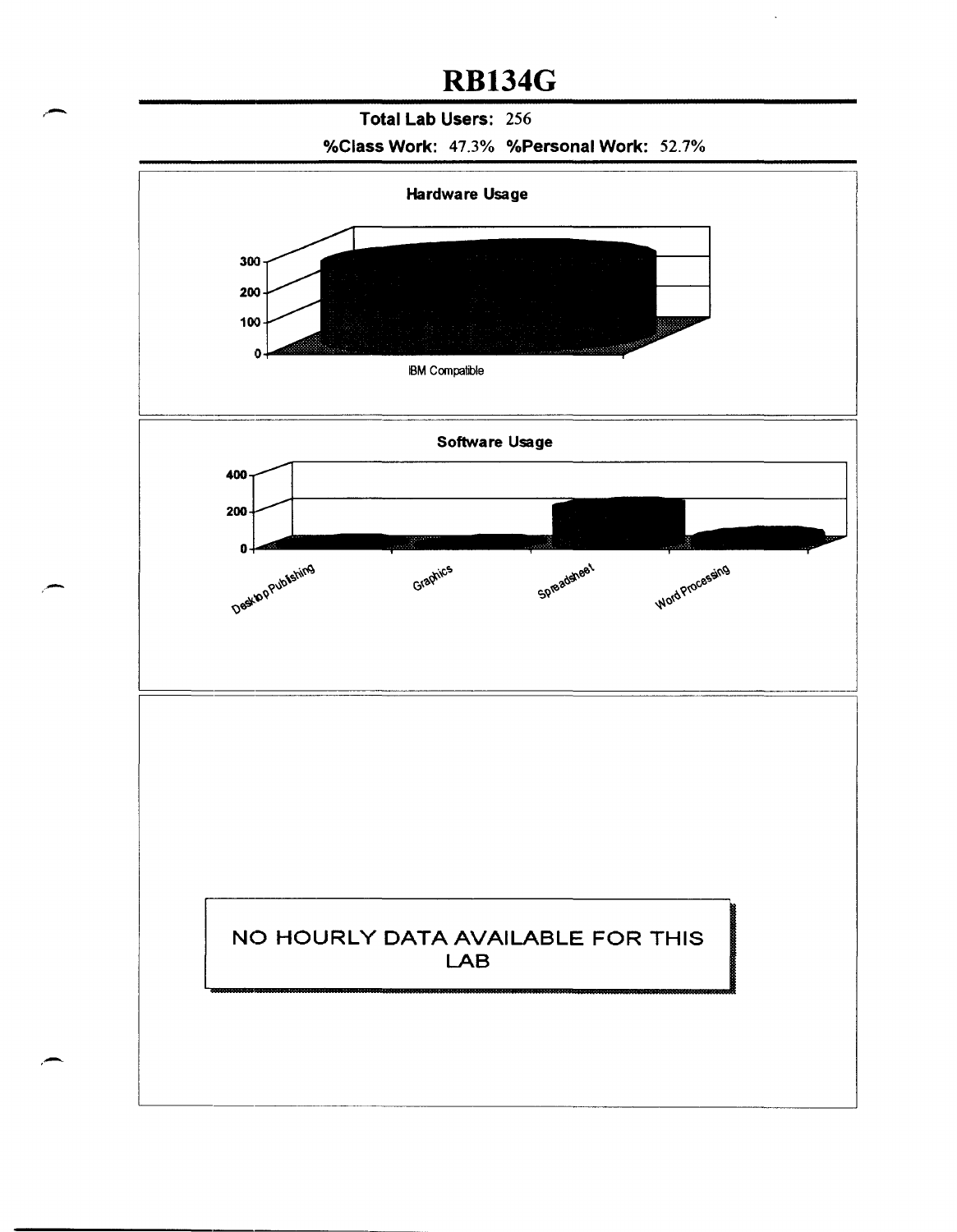### **Rogers**

Total Lab Users: 4601

![](_page_22_Figure_2.jpeg)

![](_page_22_Figure_3.jpeg)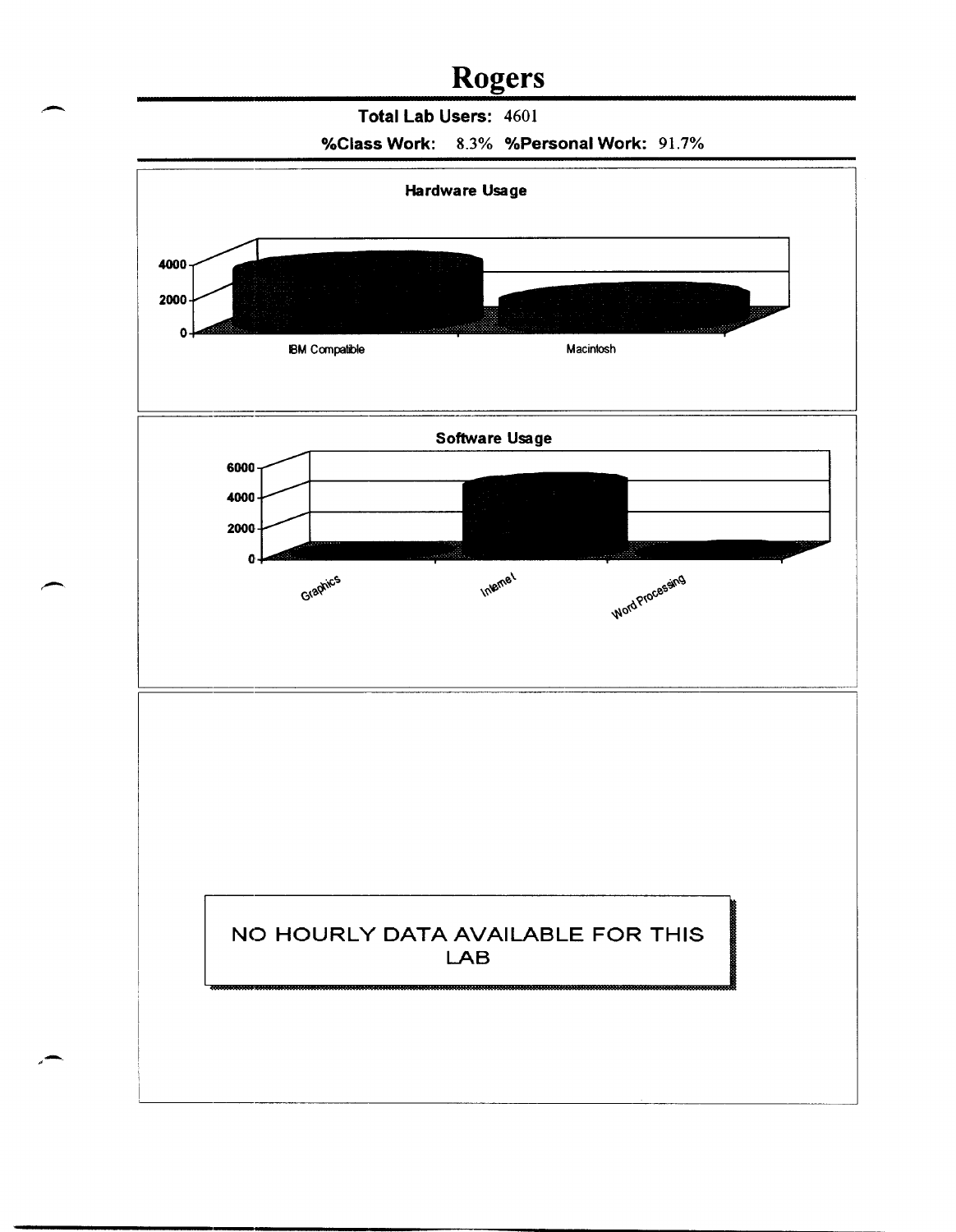## SCL<sub>23</sub>

#### Total Lab Users: 8600

#### %Class Work: 17.0% %Personal Work: 83.0%

![](_page_23_Figure_3.jpeg)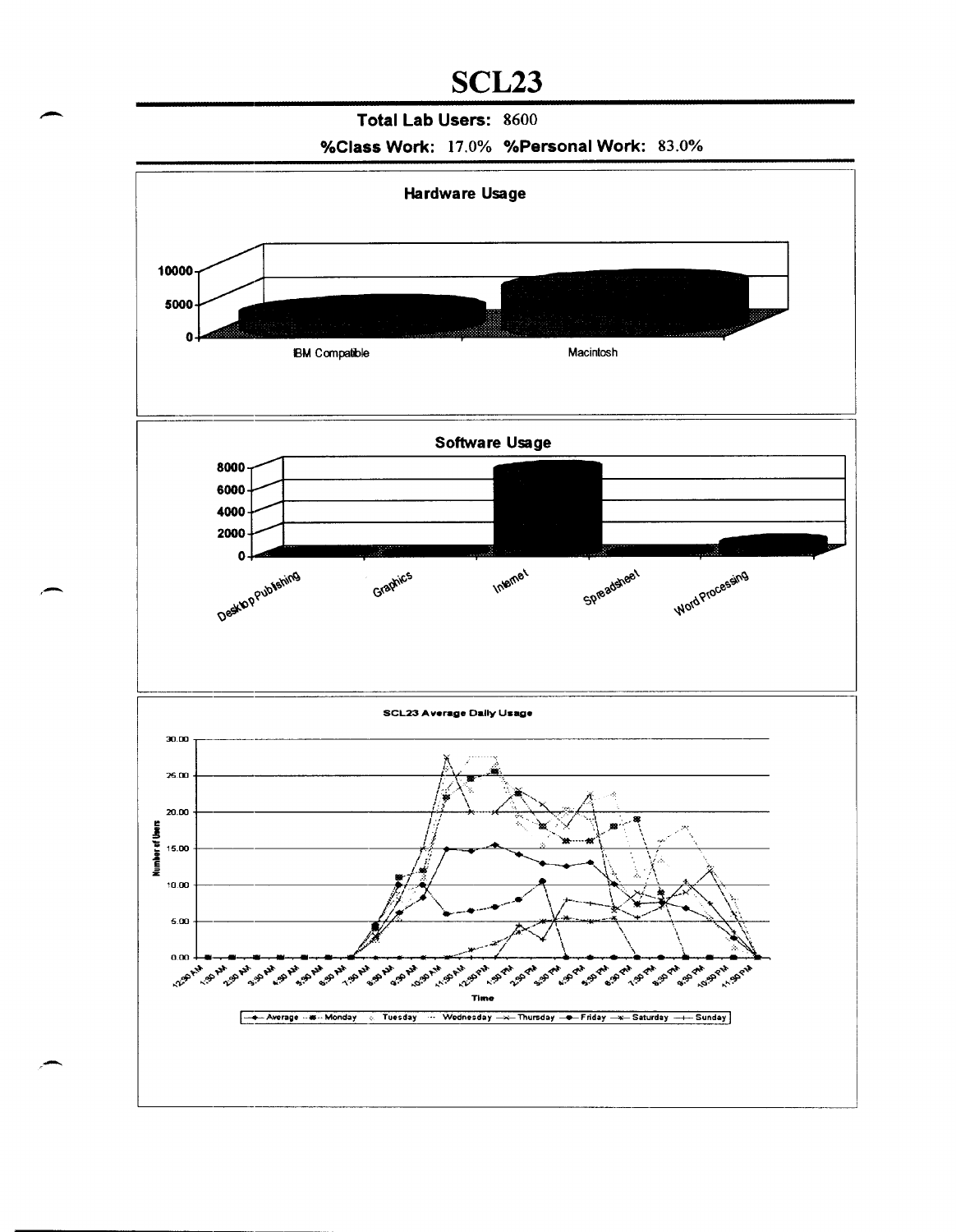### **STW**

#### **Total Lab Users:** 430

![](_page_24_Figure_2.jpeg)

![](_page_24_Figure_3.jpeg)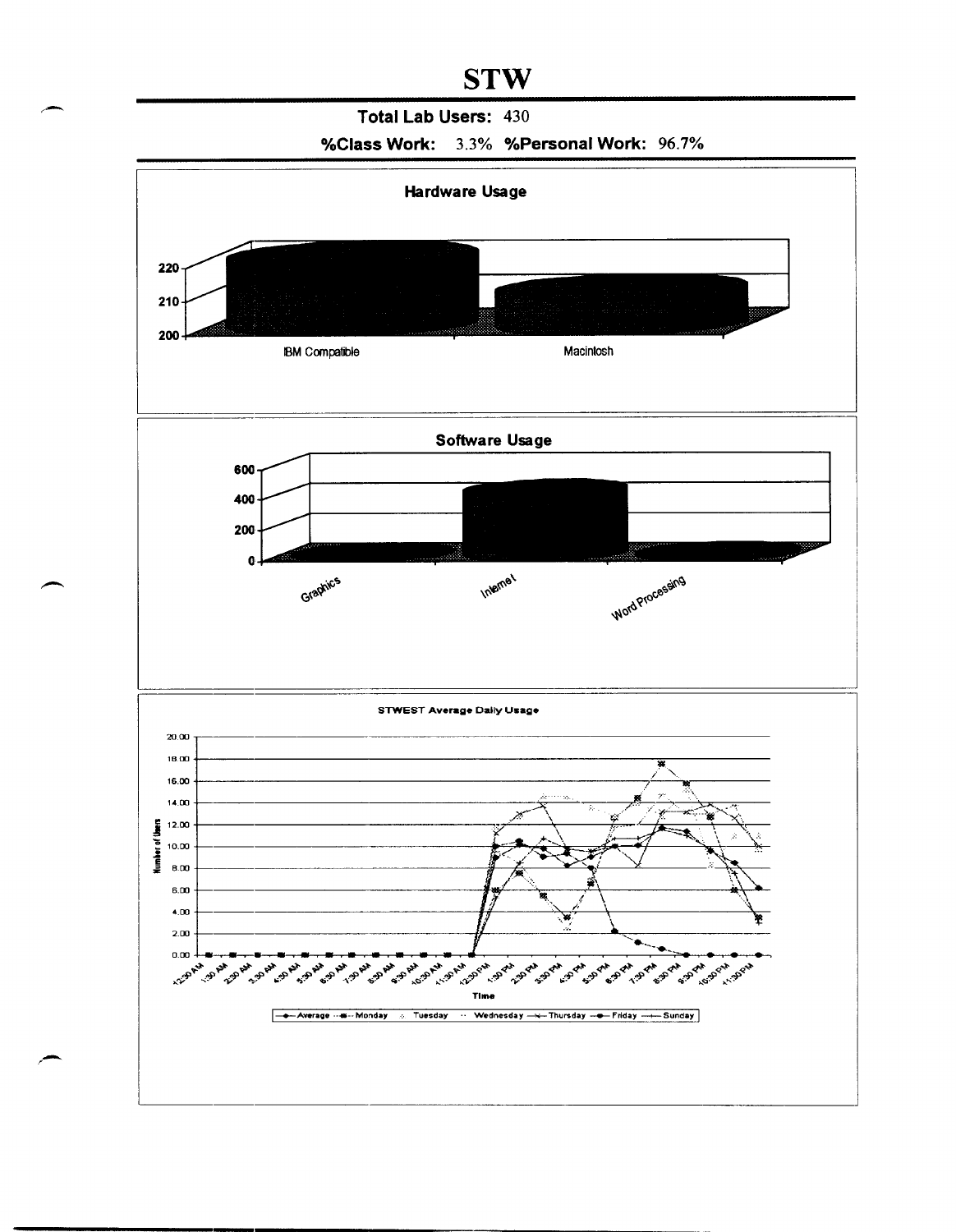### **TC709**

### **Total Lab Users:** 1681

#### **%Class Work:** 30.6% **%Personal Work:** 69.4%

![](_page_25_Figure_3.jpeg)

,-

/-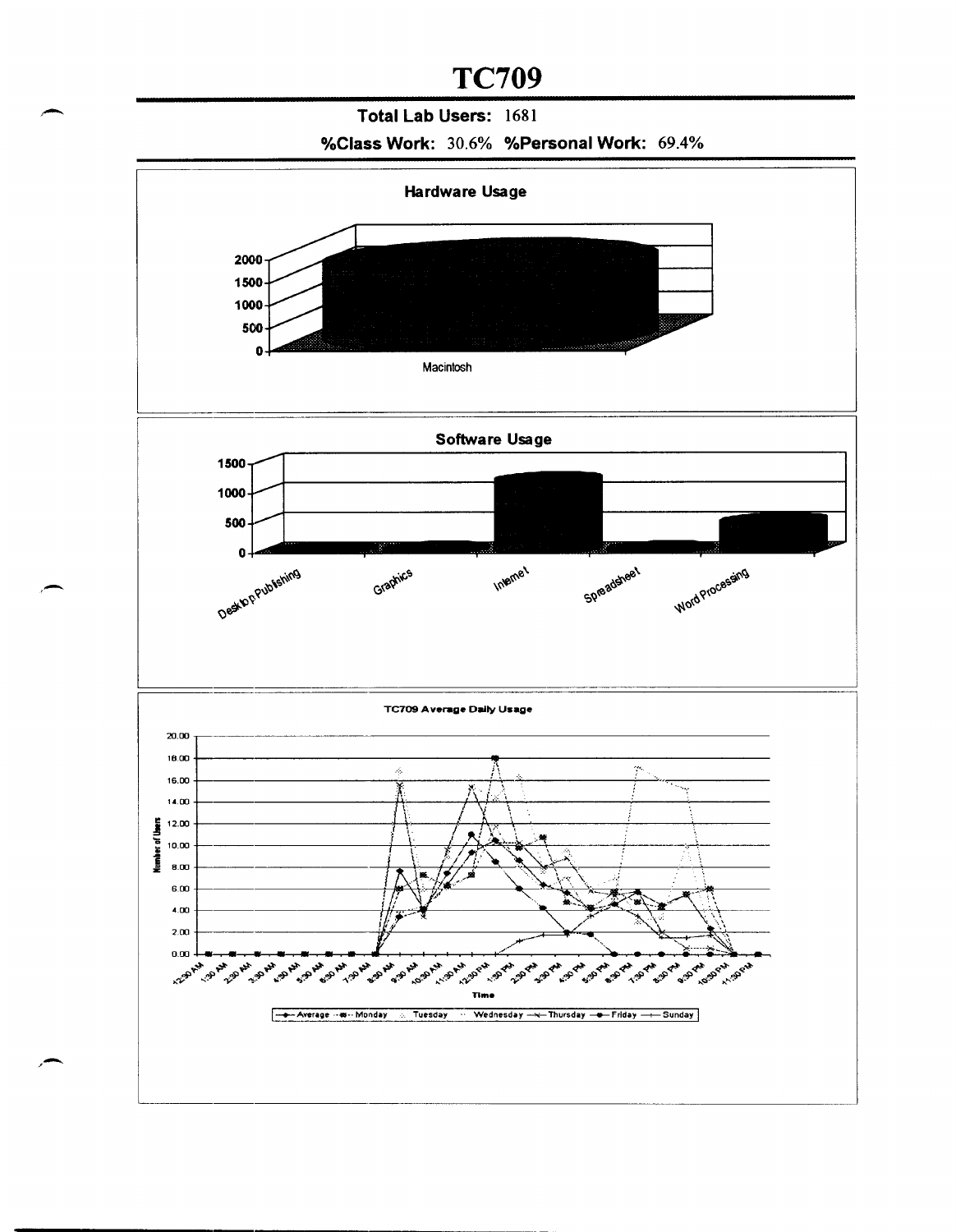#### Total Lab Users: 617

![](_page_26_Figure_2.jpeg)

![](_page_26_Figure_3.jpeg)

,-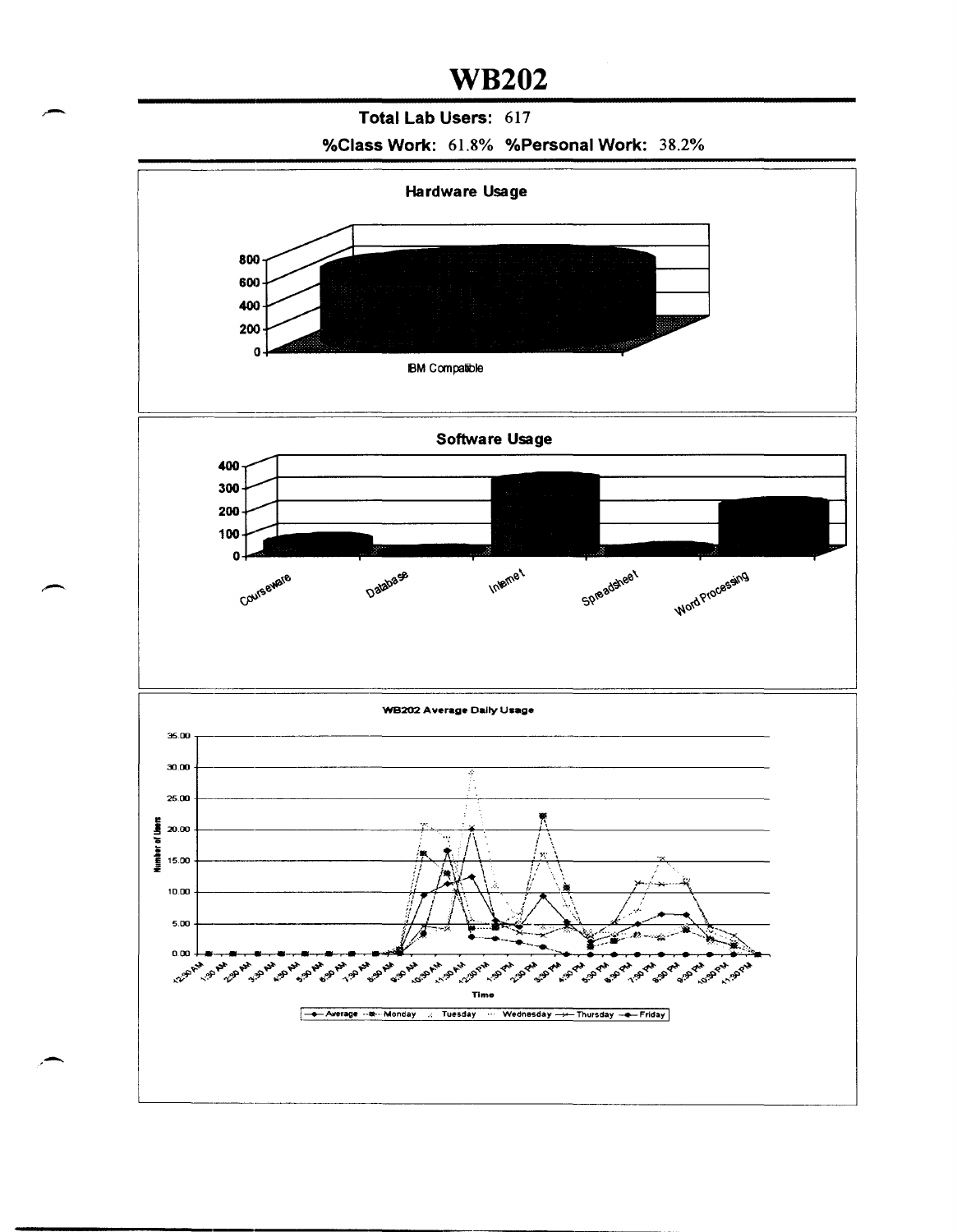#### - **Total Lab Users:** <sup>2055</sup>

#### **%Class Work:** 66.1% **%Personal Work:** 33.9%

![](_page_27_Figure_3.jpeg)

.-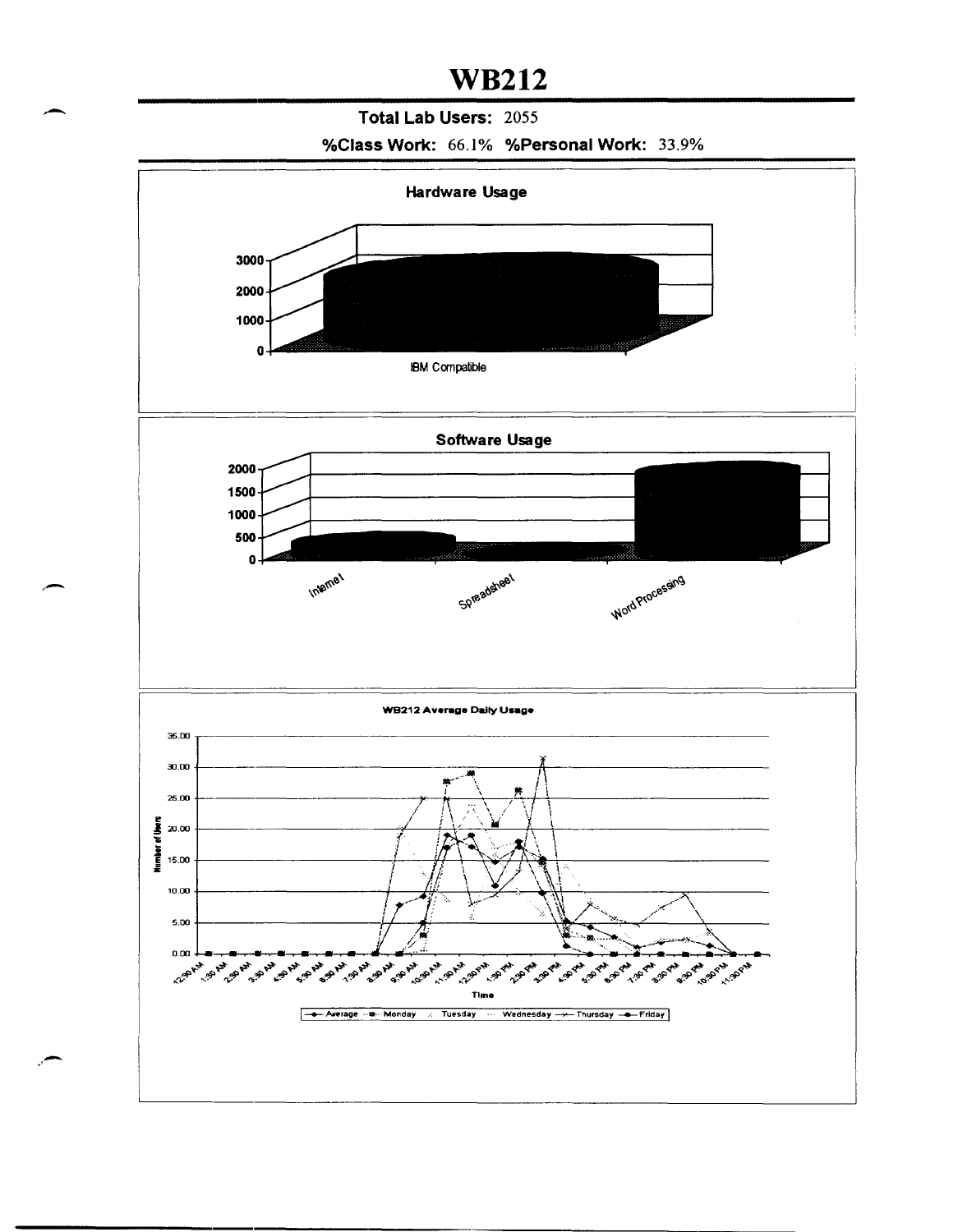- **Total Lab Users:** <sup>1482</sup> **%Class Work:** 32.5% **%Personal Work:** 67.5%

![](_page_28_Figure_3.jpeg)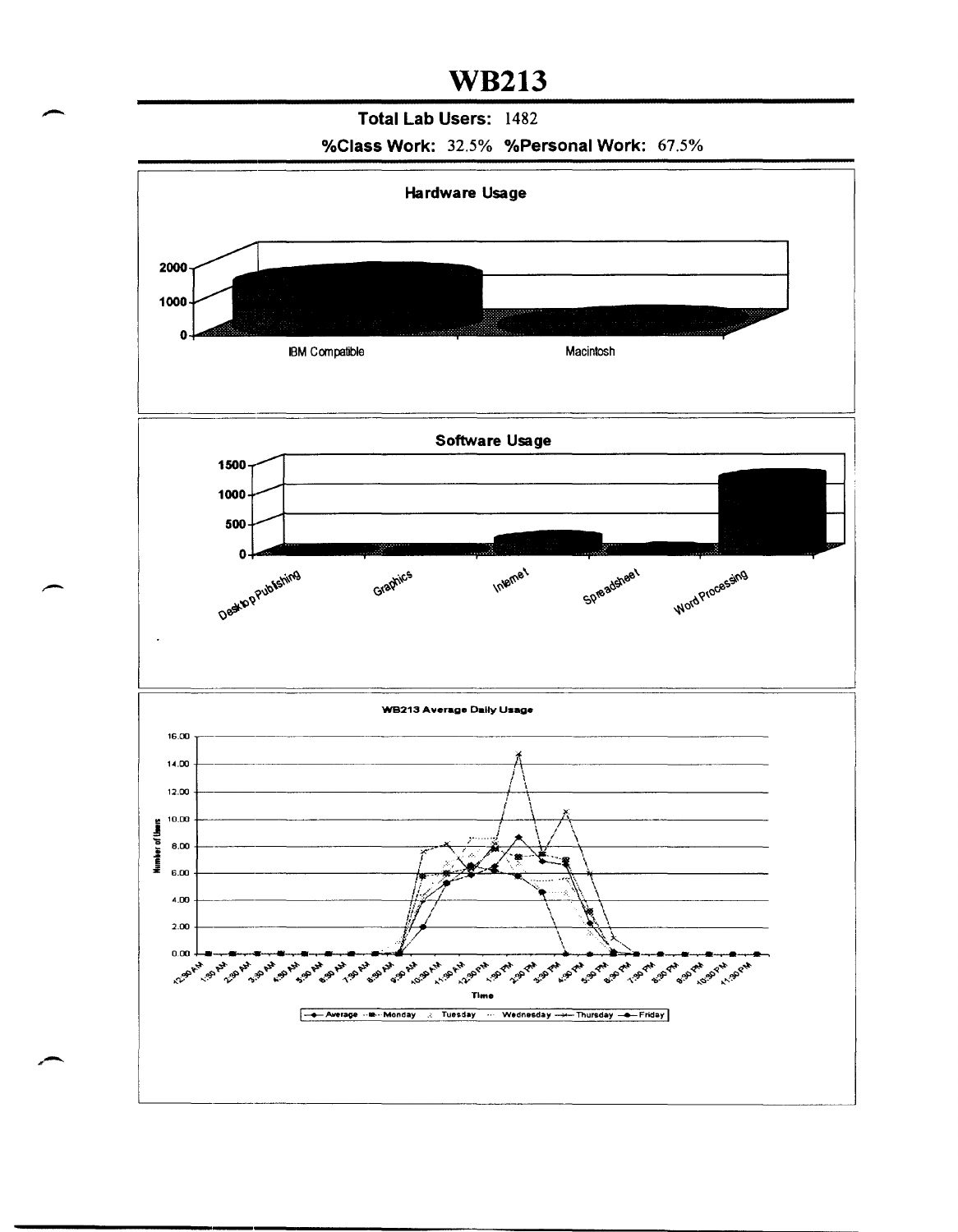#### Total Lab Users: 2215

%Class Work: 48.6% %Personal Work: 51.4%

![](_page_29_Figure_3.jpeg)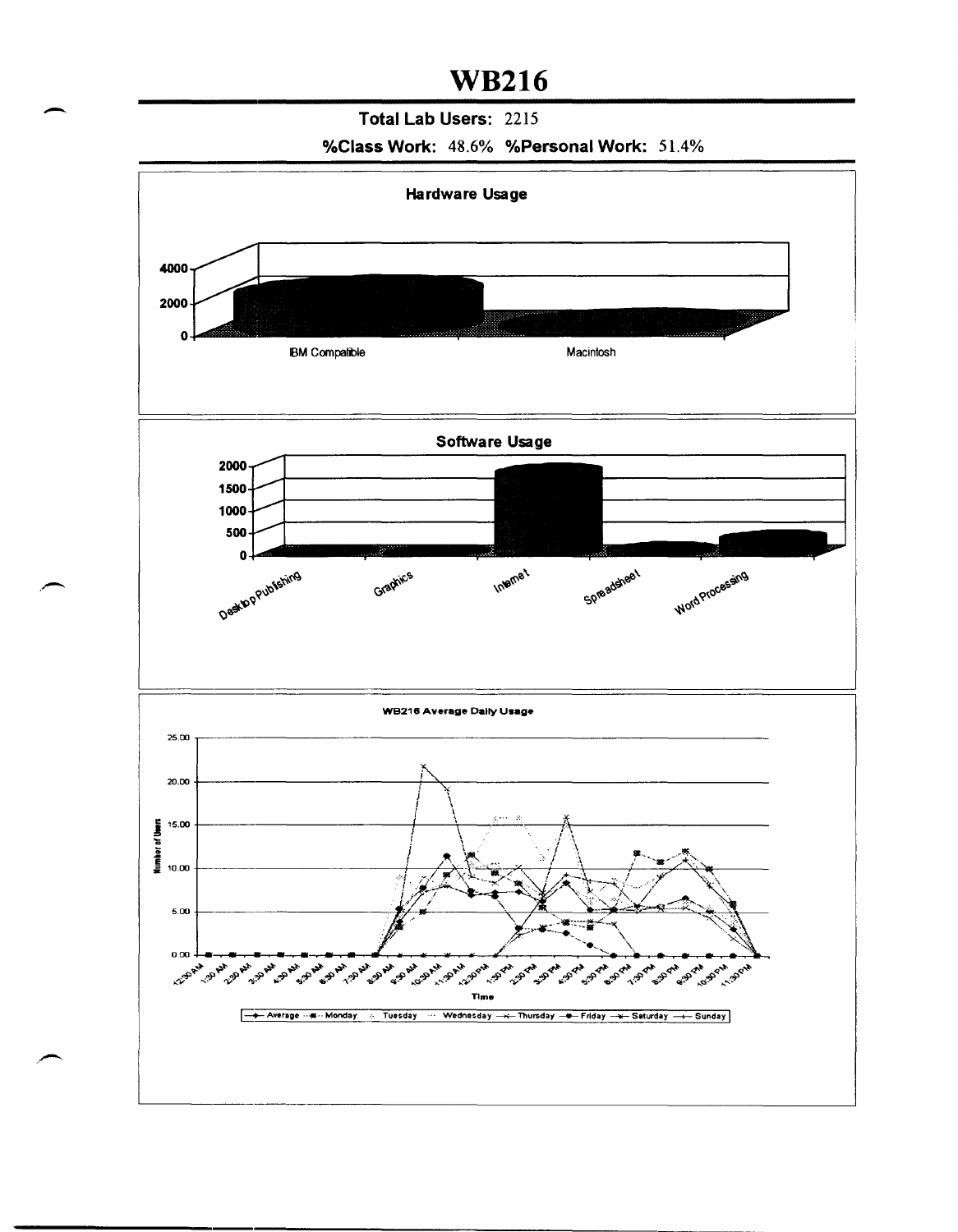### **Appendix B**

-

-

,.-

- Report of VCL training sessions
- Report series for each lab cluster
	- $\bullet$  Housing Cluster
	- McKinley Cluster
	- Office
	- Quad Cluster
	- RB Cluster
	- WB Cluster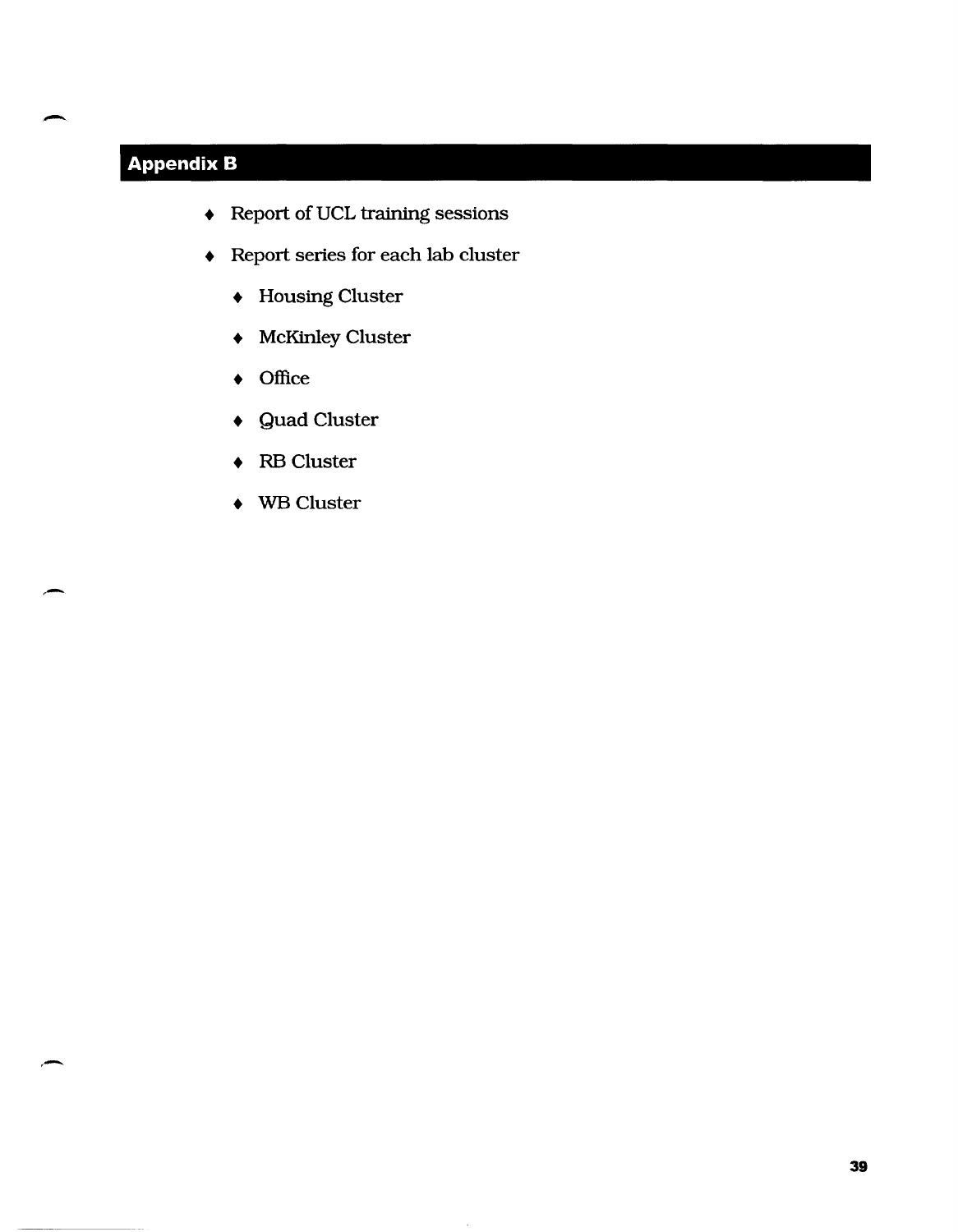| Category   | <b>Session Name</b>        | # of Sessions           | % of Total | <b>Attendance</b>       |
|------------|----------------------------|-------------------------|------------|-------------------------|
| <b>IBM</b> |                            |                         |            |                         |
|            | Microsoft Excel 5.0        | $\overline{\mathbf{4}}$ | 9.8%       | 19                      |
|            | Microsoft Word 6.0         | $\overline{2}$          | 4.9%       | 6                       |
|            | PC General                 | $\mathbf{5}$            | 12.2%      | 19                      |
|            | Power Point 4.0            | 3                       | 7.3%       | 11                      |
|            | Windows 95                 | 1                       | 2.4%       | $\overline{\mathbf{3}}$ |
|            | Word Perfect 6.1           | $\overline{\mathbf{4}}$ | 9.8%       | 14                      |
|            | <b>Category Totals:</b>    | 19                      | 47.5%      | 72                      |
| Internet   |                            |                         |            |                         |
|            | All Internet               | 4                       | 9.8%       | 10                      |
|            | $\operatorname{HTML}$      | $\overline{7}$          | 17.1%      | 20                      |
|            | Netscape                   | $\overline{2}$          | 4.9%       | 6                       |
|            | <b>Category Totals:</b>    | 13                      | 32.5%      | 36                      |
| <b>MAC</b> |                            |                         |            |                         |
|            | <b>Macintosh Basics</b>    | $\mathbf{1}$            | 2.4%       | $\overline{2}$          |
|            | Word Perfect for Macintosh | $\overline{2}$          | 4.9%       | 14                      |
|            | <b>Category Totals:</b>    | $\mathbf{3}$            | 7.5%       | 16                      |
| <b>VAX</b> |                            |                         |            |                         |
|            | VAX Editors                | $\overline{2}$          | 4.9%       | 11                      |
|            | VAX General / Mail         | $\mathbf{3}$            | 7.3%       | 9                       |
|            | <b>Category Totals:</b>    | $\mathbf{5}$            | 12.5%      | 20                      |
|            | <b>Grand Totals:</b>       | 40                      |            | 144                     |

# UCL Training Session Report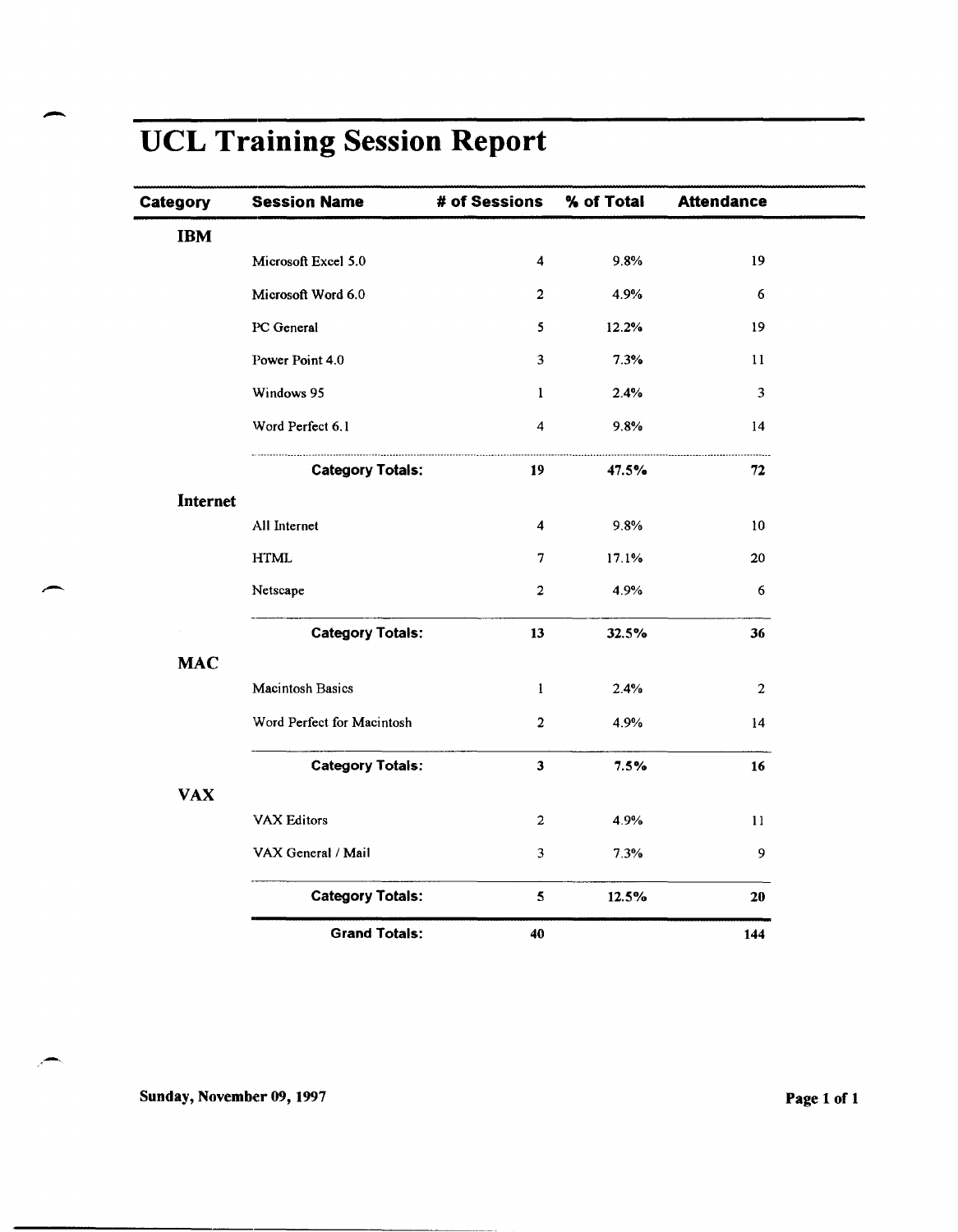### Cluster: Housing

| <b>Sessions Attended:</b><br>Employee: Lavon Cabell               |   |
|-------------------------------------------------------------------|---|
| All Internet                                                      |   |
| Microsoft Excel 5.0                                               |   |
| Netscape                                                          |   |
| PC General                                                        |   |
| Word Perfect 6.1                                                  |   |
| <b>Number of Sessions Attended</b>                                | 5 |
| <b>Sessions Attended:</b><br>Employee: Quiana Durr<br><b>HTML</b> |   |
| <b>Number of Sessions Attended</b>                                | 1 |
| <b>Sessions Attended:</b><br><b>Employee: Gregg Edwards</b>       |   |
| Microsoft Word 6.0                                                |   |
| <b>Number of Sessions Attended</b>                                | 1 |
| <b>Sessions Attended:</b><br><b>Employee: Russell Fech</b>        |   |
| <b>HTML</b>                                                       |   |
|                                                                   |   |
| <b>Number of Sessions Attended</b>                                | 1 |
| <b>Sessions Attended:</b><br><b>Employee: Anthony Head</b>        |   |
| Microsoft Excel 5.0                                               |   |
| Microsoft Word 6.0                                                |   |
| Netscape                                                          |   |
| PC General                                                        |   |
| Power Point 4.0                                                   |   |
| <b>VAX Editors</b>                                                |   |
| VAX General / Mail                                                |   |
| Word Perfect 6.1                                                  |   |
| <b>Number of Sessions Attended</b>                                | 8 |
| <b>Employee: Rion Hollenbeck</b><br><b>Sessions Attended:</b>     |   |
| Microsoft Excel 5.0                                               |   |
| Word Perfect 6.1                                                  |   |

Sunday, November 09, 1997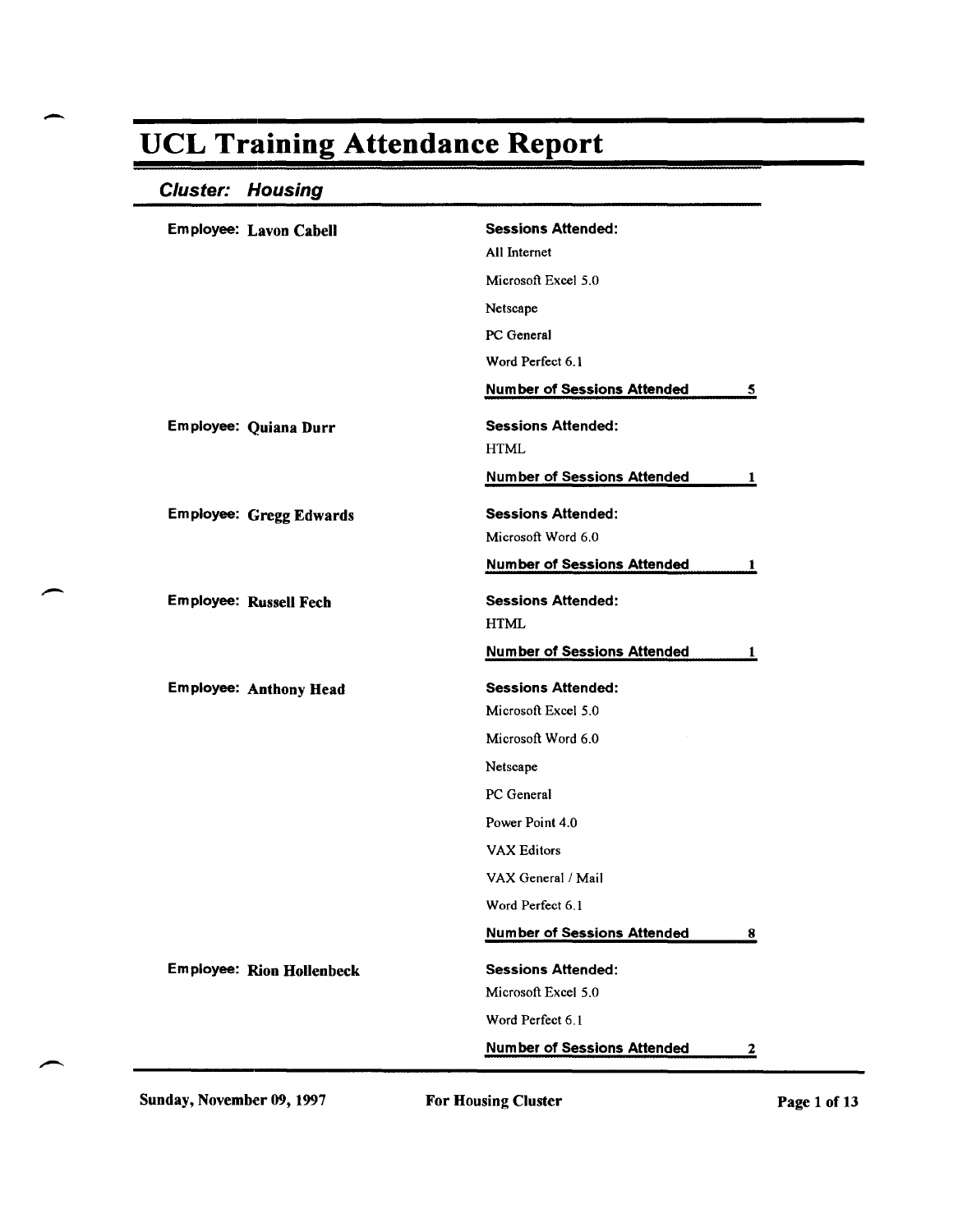.-

| Employee: Drinda Jordan         | <b>Sessions Attended:</b>                |
|---------------------------------|------------------------------------------|
|                                 | Microsoft Excel 5.0                      |
|                                 | <b>Number of Sessions Attended</b><br>1  |
| <b>Employee: Jeffrey Kusz</b>   | <b>Sessions Attended:</b>                |
|                                 | PC General                               |
|                                 | <b>VAX Editors</b>                       |
|                                 | Word Perfect for Macintosh               |
|                                 | <b>Number of Sessions Attended</b><br>З. |
| <b>Employee: Tiffany Powell</b> | <b>Sessions Attended:</b>                |
|                                 | Microsoft Excel 5.0                      |
|                                 | Power Point 4.0                          |
|                                 | <b>Number of Sessions Attended</b><br>2  |
| Employee: Joshua Scales         | <b>Sessions Attended:</b>                |
|                                 | All Internet                             |
|                                 | VAX General / Mail                       |
|                                 | Word Perfect 6.1                         |
|                                 | <b>Number of Sessions Attended</b><br>3  |
| <b>Employee: Rachel Smith</b>   | <b>Sessions Attended:</b>                |
|                                 | PC General                               |
|                                 | VAX General / Mail                       |
|                                 | Word Perfect for Macintosh               |
|                                 | <b>Number of Sessions Attended</b><br>3  |
| <b>Employee: Monica White</b>   | <b>Sessions Attended:</b>                |
|                                 | PC General                               |
|                                 | <b>VAX Editors</b>                       |
|                                 | Word Perfect 6.1                         |
|                                 | <b>Number of Sessions Attended</b><br>3  |
| Employee: Autumn Windsor        | <b>Sessions Attended:</b>                |
|                                 | PC General                               |
|                                 | <b>VAX Editors</b>                       |
|                                 | <b>Number of Sessions Attended</b><br>2  |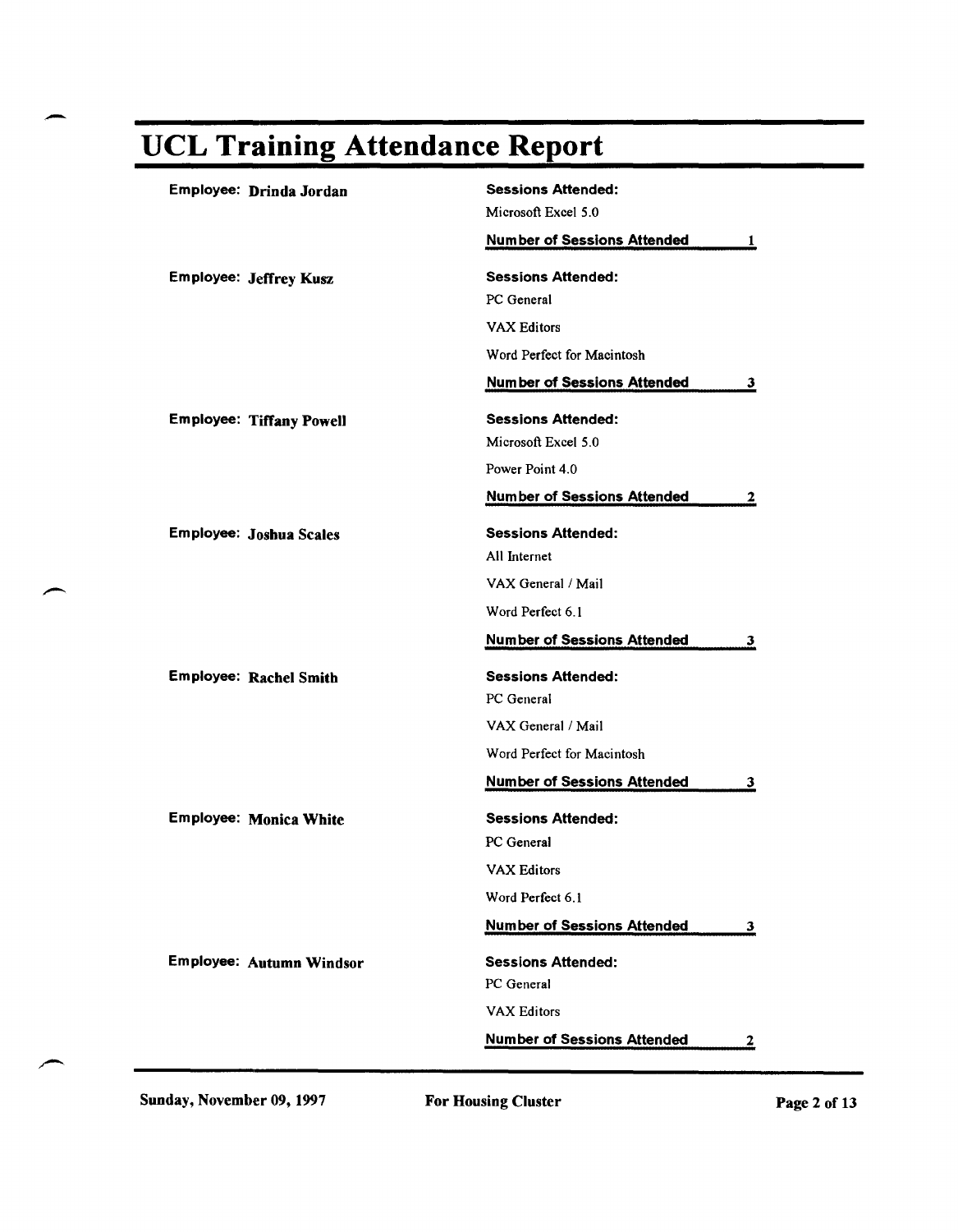### Cluster: McKinley

| <b>Employee: Josh Ditsch</b>    | <b>Sessions Attended:</b><br>PC General<br><b>Number of Sessions Attended</b><br>-1 |
|---------------------------------|-------------------------------------------------------------------------------------|
| <b>Employee: Chris French</b>   | <b>Sessions Attended:</b><br>All Internet                                           |
|                                 | PC General                                                                          |
|                                 | Windows 95                                                                          |
|                                 | Word Perfect 6.1                                                                    |
|                                 | <b>Number of Sessions Attended</b>                                                  |
| Employee: Jacqueline Greenawalt | <b>Sessions Attended:</b><br>Windows 95                                             |
|                                 | <b>Number of Sessions Attended</b><br>1                                             |
| Employee: Natalie Ishmael       | <b>Sessions Attended:</b><br>Power Point 4.0                                        |
|                                 | <b>Number of Sessions Attended</b><br>1                                             |
| <b>Employee: Matt Knebel</b>    | <b>Sessions Attended:</b><br>Word Perfect 6.1                                       |
|                                 | <b>Number of Sessions Attended</b><br>1                                             |
| Employee: Stacy Lawson          | <b>Sessions Attended:</b><br><b>HTML</b>                                            |
|                                 | Microsoft Excel 5.0                                                                 |
|                                 | <b>Number of Sessions Attended</b><br>$\overline{\mathbf{z}}$                       |
| <b>Employee: Valerie Paul</b>   | <b>Sessions Attended:</b>                                                           |
|                                 | Word Perfect for Macintosh                                                          |
|                                 | <b>Number of Sessions Attended</b><br>1                                             |

Sunday, November 09, 1997 For McKinley Cluster For McCine Page 3 of 13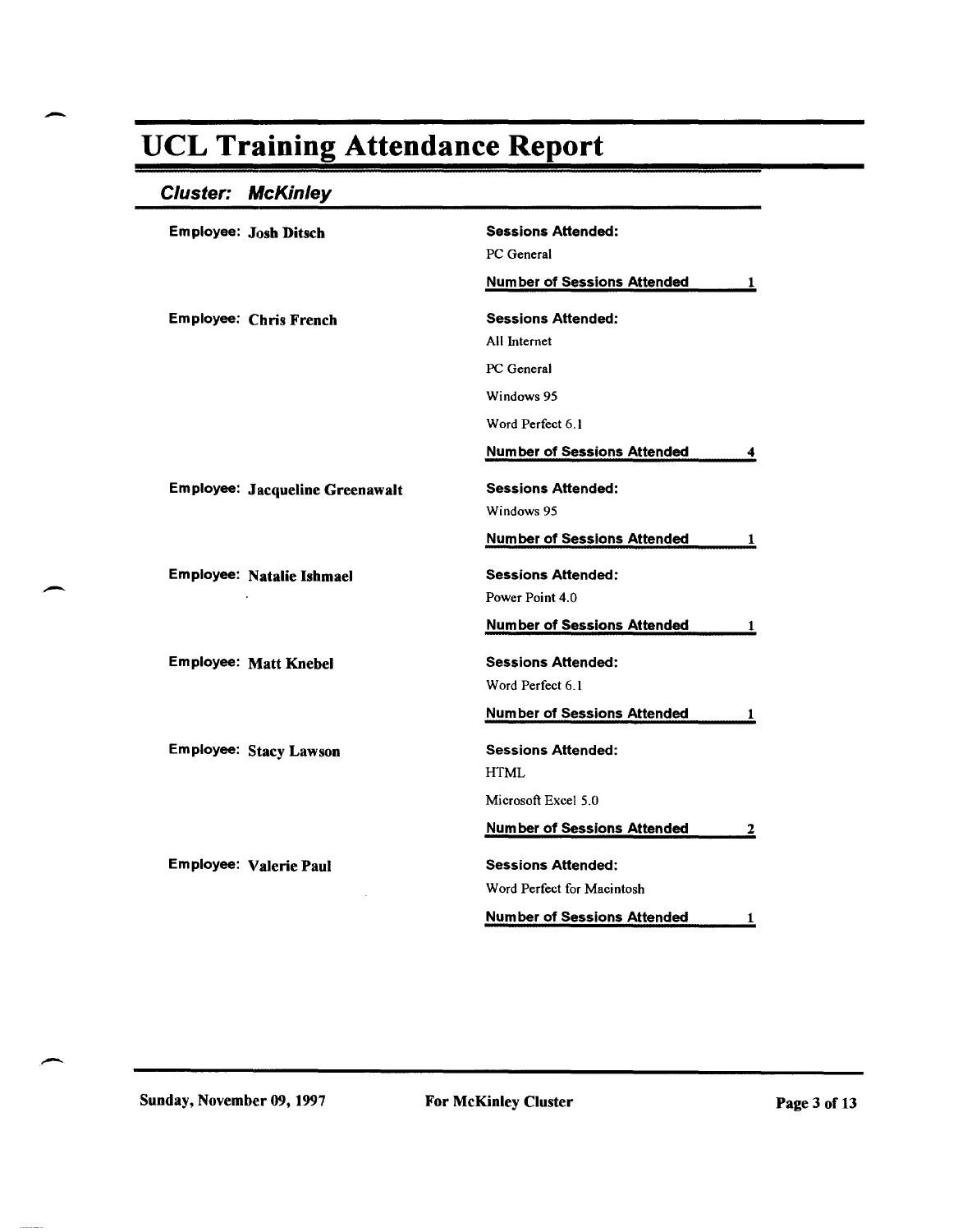-

.-

.-

| Employee: Neil Stewart | <b>Sessions Attended:</b>          |   |
|------------------------|------------------------------------|---|
|                        | All Internet                       |   |
|                        | Microsoft Excel 5.0                |   |
|                        | VAX General / Mail                 |   |
|                        | <b>Number of Sessions Attended</b> | 3 |
| Employee: Sean Wilt    | <b>Sessions Attended:</b>          |   |
|                        | Power Point 4.0                    |   |
|                        | <b>Number of Sessions Attended</b> |   |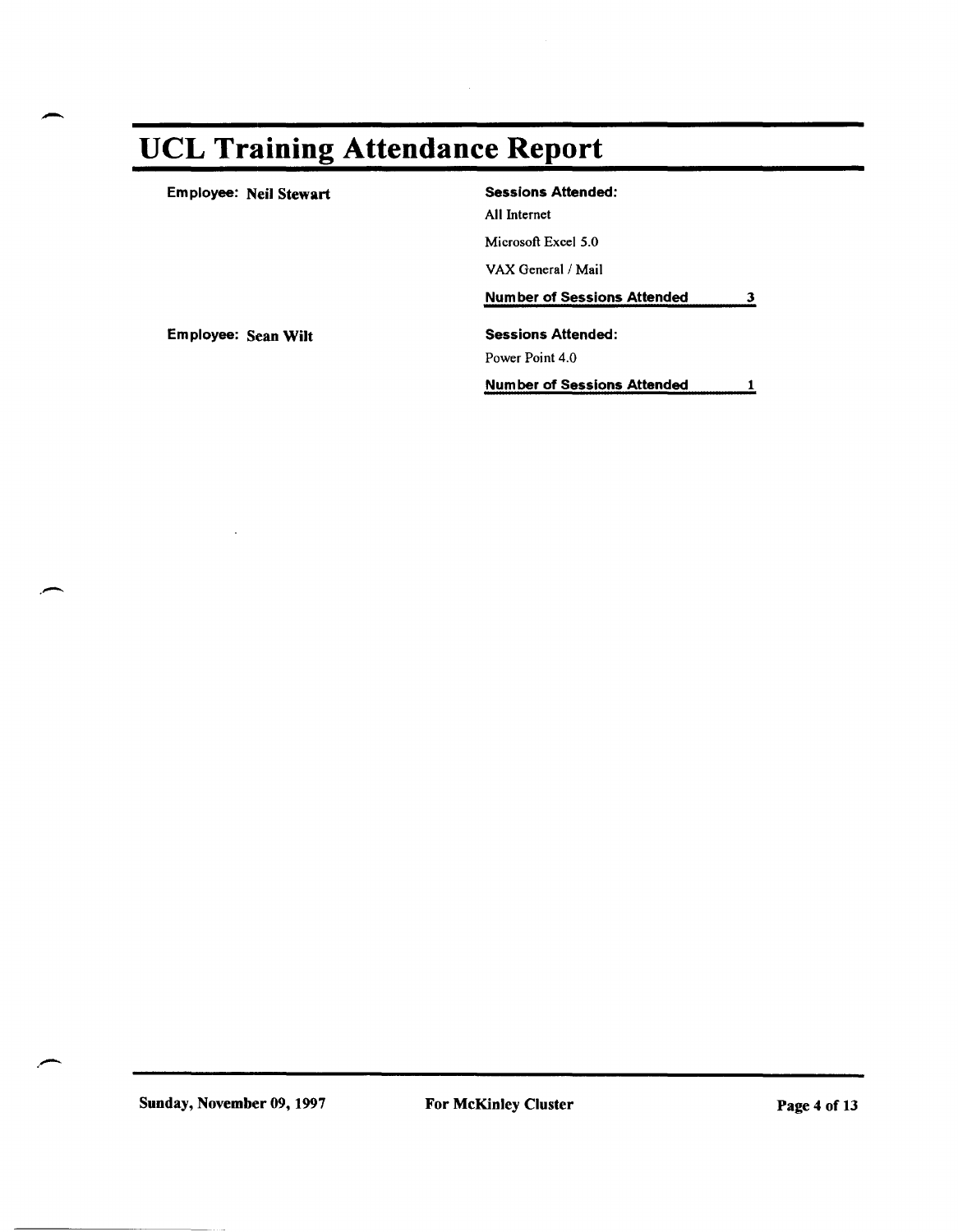### Cluster: Office

Employee: Randy Wray Sessions Attended:

Microsoft Excel 5.0

Microsoft Word

Word Perfect for Macintosh

Number of Sessions Attended 3

Sunday, November 09, 1997 For Office Cluster For Sunday, November 09, 1997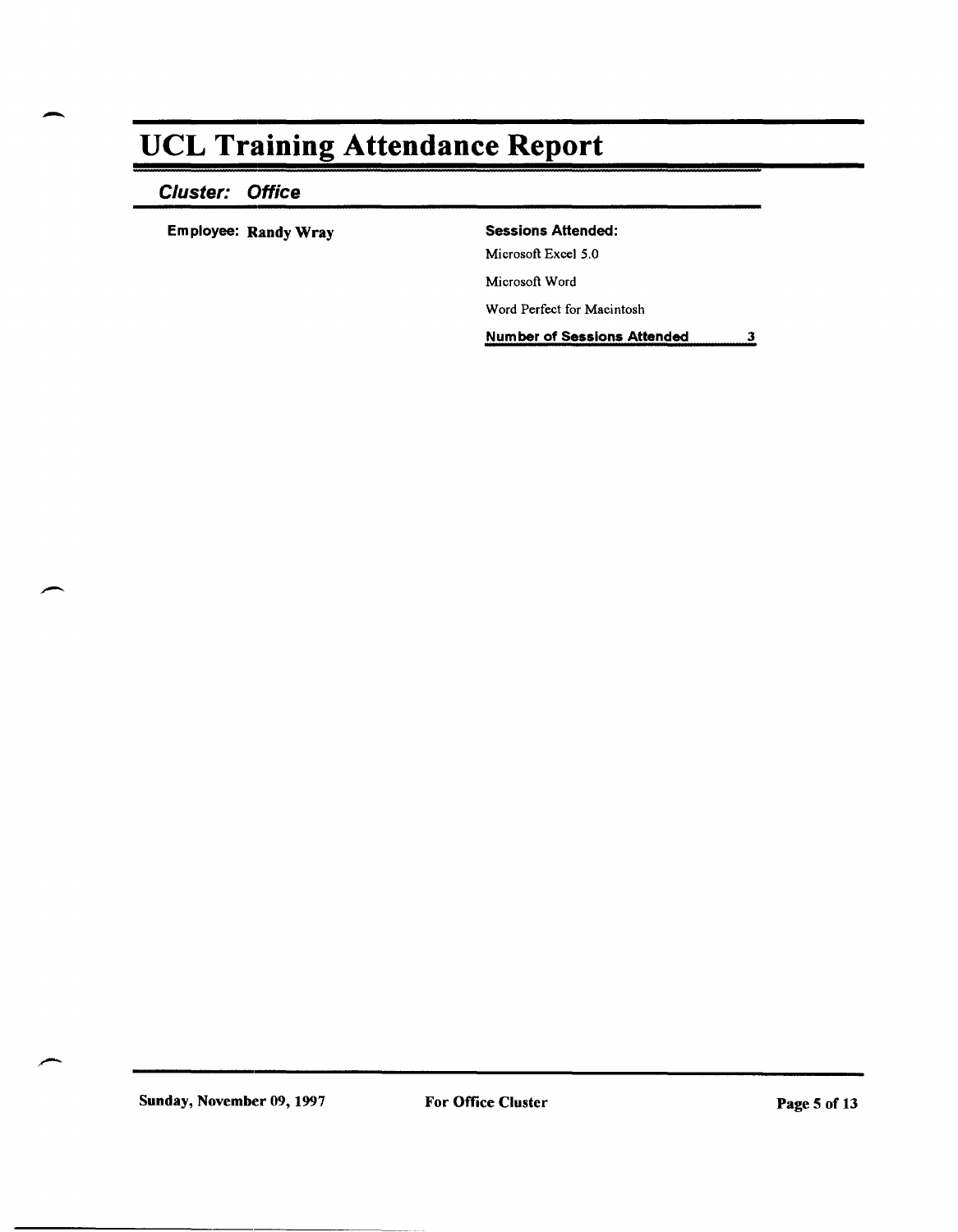### Cluster: Quad

|                             | <b>Employee: Andy Blosser</b> | <b>Sessions Attended:</b>                |
|-----------------------------|-------------------------------|------------------------------------------|
|                             |                               | Netscape                                 |
|                             |                               | PC General                               |
|                             |                               | <b>Number of Sessions Attended</b><br>2  |
|                             | <b>Employee: Amy Dirks</b>    | <b>Sessions Attended:</b>                |
|                             |                               | Microsoft Excel 5.0                      |
|                             |                               | <b>Number of Sessions Attended</b><br>1  |
| <b>Employee: Kris Ellis</b> |                               | <b>Sessions Attended:</b>                |
|                             |                               | <b>HTML</b>                              |
|                             |                               | <b>Number of Sessions Attended</b><br>1  |
|                             | Employee: Melissa Hayward     | <b>Sessions Attended:</b>                |
|                             |                               | <b>VAX Editors</b>                       |
|                             |                               | <b>Number of Sessions Attended</b><br>п. |
|                             | <b>Employee: Eric Hensley</b> | <b>Sessions Attended:</b>                |
|                             |                               | <b>Macintosh Basics</b>                  |
|                             |                               | VAX General / Mail                       |
|                             |                               | <b>Number of Sessions Attended</b><br>2  |
|                             | Employee: Nathan Hiscock      | <b>Sessions Attended:</b>                |
|                             |                               | <b>HTML</b>                              |
|                             |                               | Power Point 4.0                          |
|                             |                               | <b>Number of Sessions Attended</b><br>2  |
|                             | Employee: Kara Keaffber       | <b>Sessions Attended:</b>                |
|                             |                               | Microsoft Excel 5.0                      |
|                             |                               | VAX General / Mail                       |
|                             |                               | <b>Number of Sessions Attended</b><br>2  |
|                             | <b>Employee: Mike Kimes</b>   | <b>Sessions Attended:</b>                |
|                             |                               | PC General                               |
|                             |                               | <b>Number of Sessions Attended</b><br>1  |

Sunday, November 09, 1997 For Quad Cluster For Sunday, November 09, 1997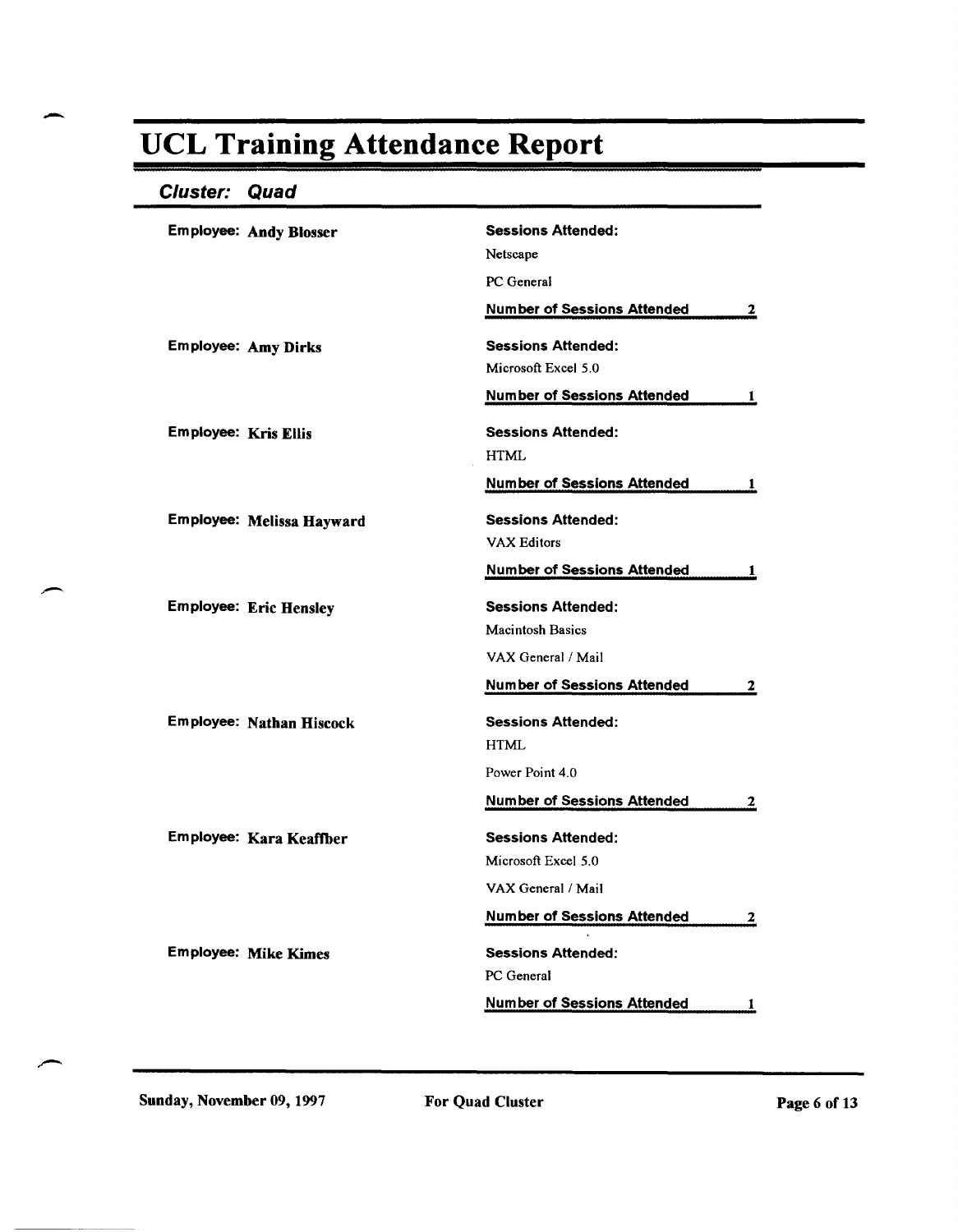| <b>Employee: Mitchell Lyons</b>  | <b>Sessions Attended:</b>          |   |
|----------------------------------|------------------------------------|---|
|                                  | Power Point 4.0                    |   |
|                                  | <b>Number of Sessions Attended</b> |   |
| <b>Employee: Dustin Menzie</b>   | <b>Sessions Attended:</b>          |   |
|                                  | Microsoft Excel 5.0                |   |
|                                  | <b>Number of Sessions Attended</b> |   |
| <b>Employee: Jeremy Olsen</b>    | <b>Sessions Attended:</b>          |   |
|                                  | <b>VAX Editors</b>                 |   |
|                                  | <b>Number of Sessions Attended</b> |   |
| <b>Employee: Charmin Rothgeb</b> | <b>Sessions Attended:</b>          |   |
|                                  | Word Perfect 6.1                   |   |
|                                  | <b>Number of Sessions Attended</b> |   |
| Employee: Todd Shanayda          | <b>Sessions Attended:</b>          |   |
|                                  | Microsoft Word                     |   |
|                                  | Word Perfect for Macintosh         |   |
|                                  | <b>Number of Sessions Attended</b> | 2 |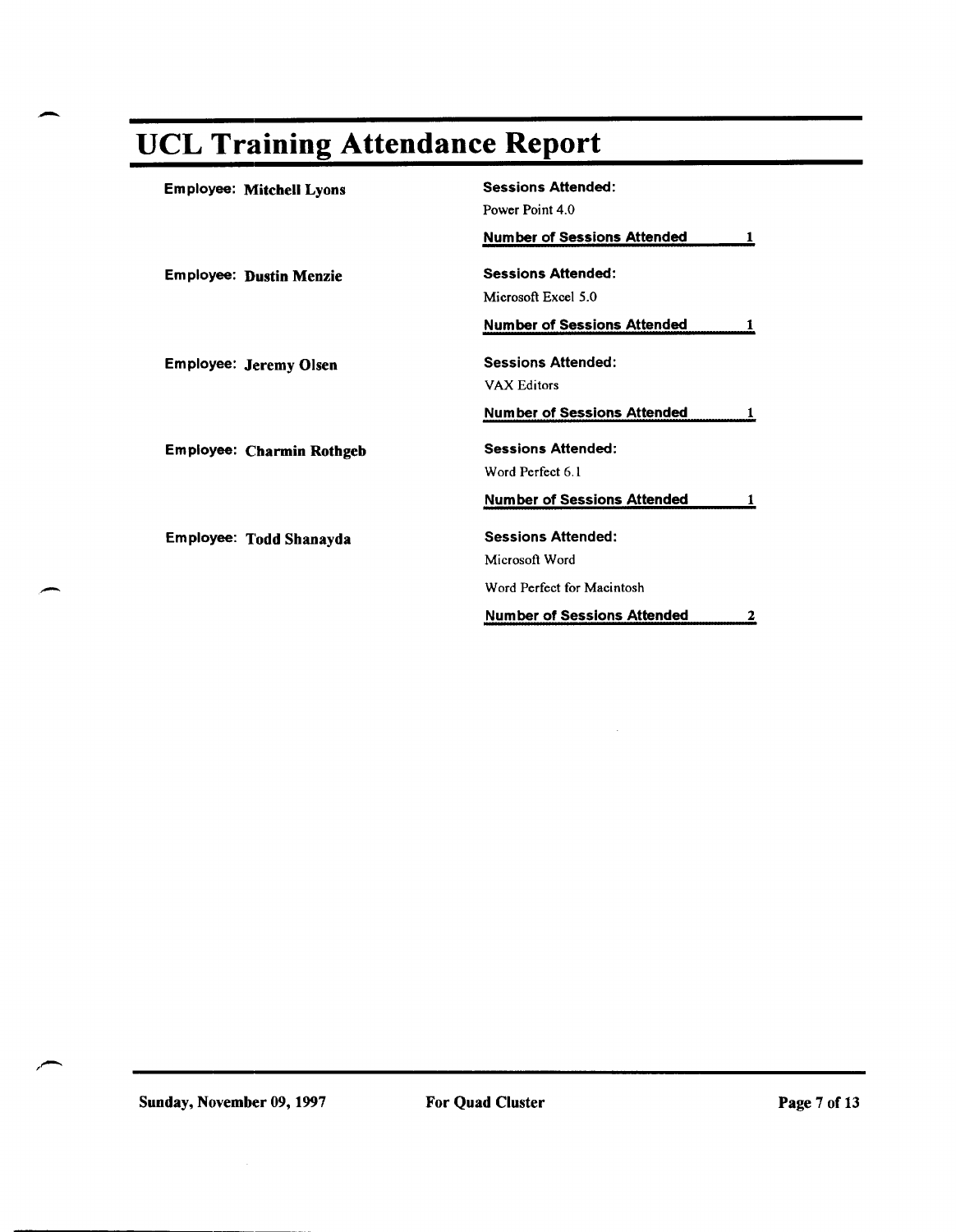#### Cluster: **RB**

| Employee: Chris Boylan          | <b>Sessions Attended:</b>               |
|---------------------------------|-----------------------------------------|
|                                 | Word Perfect 6.1                        |
|                                 | Word Perfect for Macintosh              |
|                                 | <b>Number of Sessions Attended</b><br>2 |
| <b>Employee: Isaac Brown</b>    | <b>Sessions Attended:</b>               |
|                                 | Microsoft Excel 5.0                     |
|                                 | Microsoft Word                          |
|                                 | Word Perfect for Macintosh              |
|                                 | <b>Number of Sessions Attended</b><br>3 |
| Employee: Amy Gilder            | <b>Sessions Attended:</b>               |
|                                 | Power Point 4.0                         |
|                                 | <b>Number of Sessions Attended</b><br>1 |
| <b>Employee: Martin Gilmore</b> | <b>Sessions Attended:</b>               |
|                                 | All Internet                            |
|                                 | Word Perfect 6.1                        |
|                                 | <b>Number of Sessions Attended</b><br>2 |
| <b>Employee: Jeff Houin</b>     | <b>Sessions Attended:</b>               |
|                                 | PC General                              |
|                                 | <b>Number of Sessions Attended</b><br>1 |
| Employee: Brian Immel           | <b>Sessions Attended:</b>               |
|                                 | <b>HTML</b>                             |
|                                 | <b>Number of Sessions Attended</b><br>1 |
| Employee: Sarah Martin          | <b>Sessions Attended:</b>               |
|                                 | <b>HTML</b>                             |
|                                 | Microsoft Word                          |
|                                 | Word Perfect for Macintosh              |
|                                 | <b>Number of Sessions Attended</b><br>3 |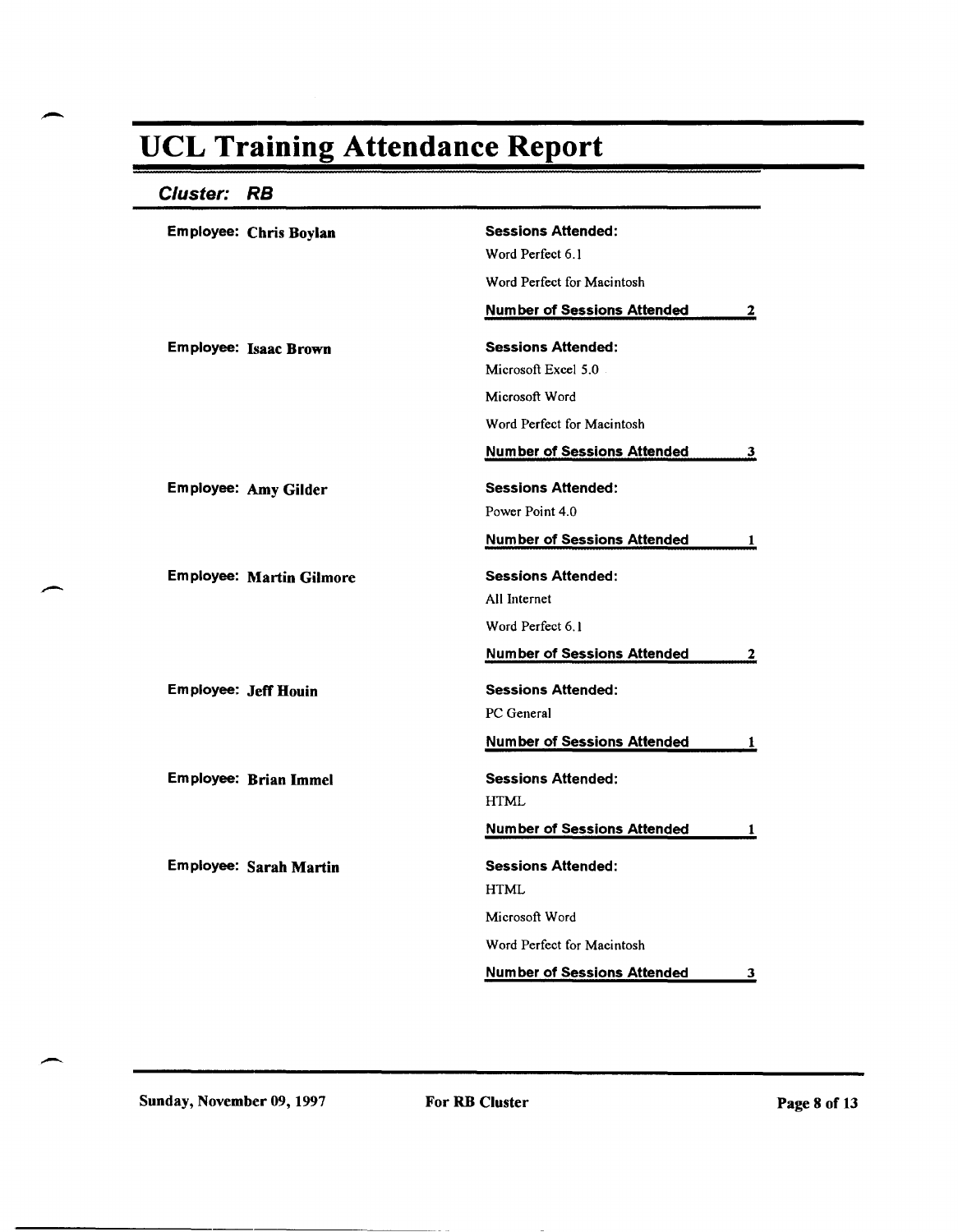| Employee: Nur Mohdnushi       | <b>Sessions Attended:</b>                                     |
|-------------------------------|---------------------------------------------------------------|
|                               | PC General                                                    |
|                               | <b>Number of Sessions Attended</b><br>1                       |
| Employee: Hatim Mousa         | <b>Sessions Attended:</b>                                     |
|                               | <b>HTML</b>                                                   |
|                               | Word Perfect for Macintosh                                    |
|                               | <b>Number of Sessions Attended</b><br>2                       |
| Employee: Aaron Neff          | <b>Sessions Attended:</b>                                     |
|                               | <b>HTML</b>                                                   |
|                               | <b>Number of Sessions Attended</b><br>1                       |
| Employee: Angela Rosales      | <b>Sessions Attended:</b>                                     |
|                               | Microsoft Word                                                |
|                               | PC General                                                    |
|                               | <b>VAX Editors</b>                                            |
|                               | Word Perfect for Macintosh                                    |
|                               | <b>Number of Sessions Attended</b><br>4                       |
| <b>Employee: Andrew Smith</b> | <b>Sessions Attended:</b>                                     |
|                               | All Internet                                                  |
|                               | <b>HTML</b>                                                   |
|                               | <b>Number of Sessions Attended</b><br><u>2</u>                |
| Employee: Raood Talarico      | <b>Sessions Attended:</b>                                     |
|                               | All Internet                                                  |
|                               | <b>HTML</b>                                                   |
|                               | Microsoft Excel 5.0                                           |
|                               | Netscape                                                      |
|                               | PC General                                                    |
|                               | VAX General / Mail                                            |
|                               | Word Perfect 6.1                                              |
|                               | Word Perfect for Macintosh                                    |
|                               | <b>Number of Sessions Attended</b><br>$\overline{\mathbf{8}}$ |

".-.....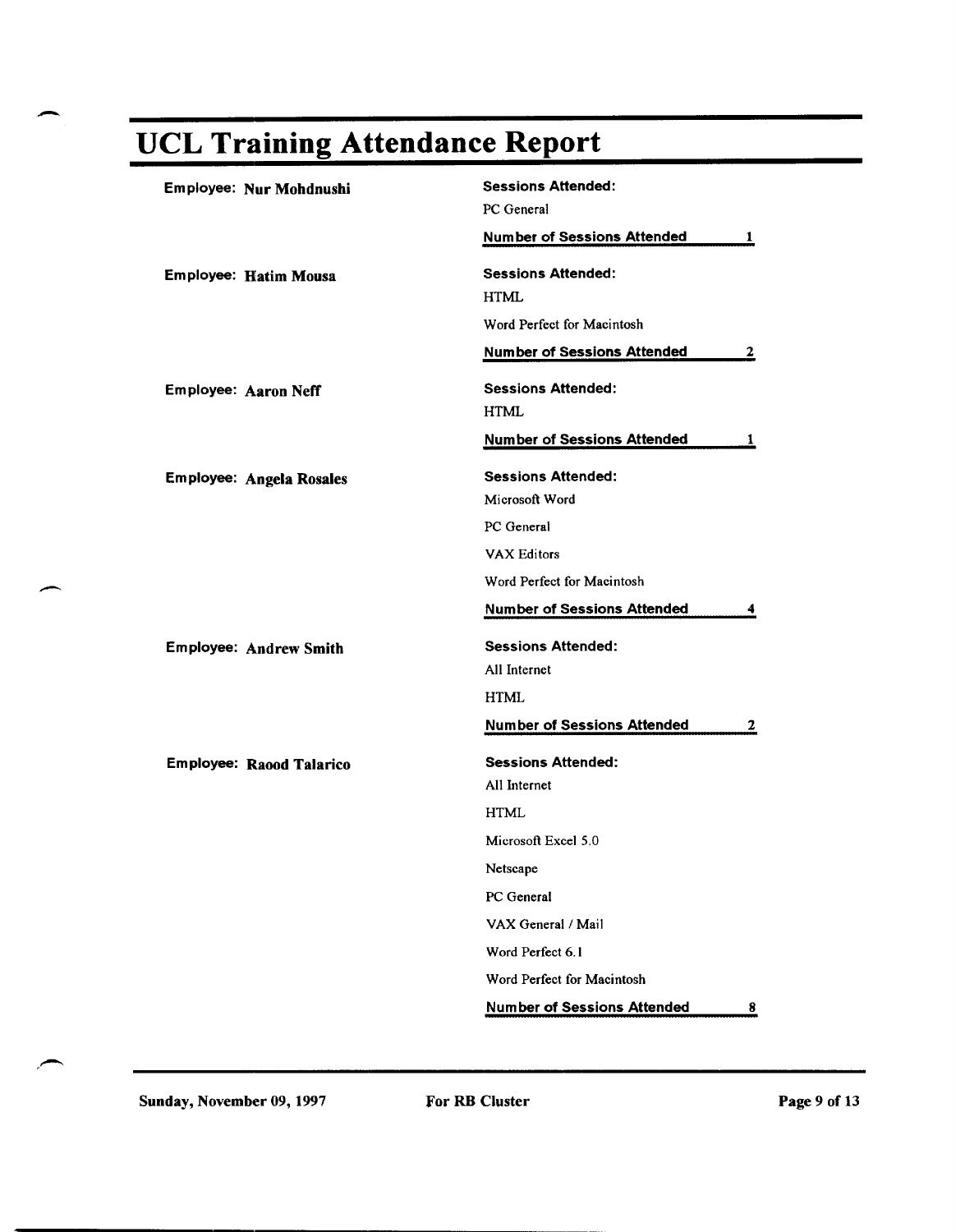Employee: Robert Williams Sessions Attended:

VAX General/Mail

Number of Sessions Attended 11

Sunday, November 09, 1997 For RB Cluster For Renewall 200 of 13

 $\overline{\phantom{a}}$ 

--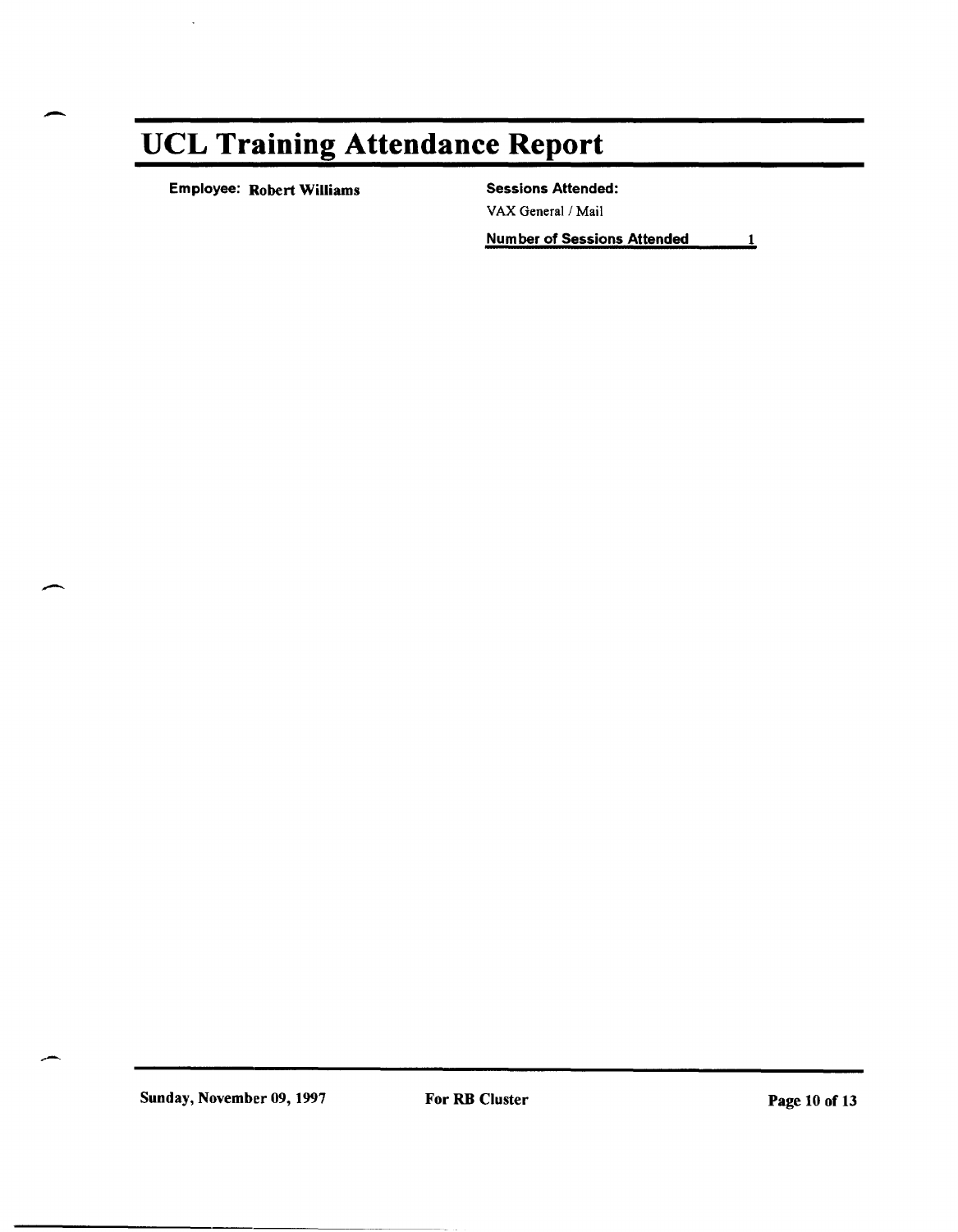#### Cluster: **WB**

| <b>Employee: Bart Comer</b>     | <b>Sessions Attended:</b>          |   |
|---------------------------------|------------------------------------|---|
|                                 | <b>HTML</b>                        |   |
|                                 | Microsoft Word 6.0                 |   |
|                                 | PC General                         |   |
|                                 | Power Point 4.0                    |   |
|                                 | <b>Number of Sessions Attended</b> | 4 |
| <b>Employee: Heather Conner</b> | <b>Sessions Attended:</b>          |   |
|                                 | <b>HTML</b>                        |   |
|                                 | Microsoft Word 6.0                 |   |
|                                 | Power Point 4.0                    |   |
|                                 | <b>VAX Editors</b>                 |   |
|                                 | Word Perfect for Macintosh         |   |
|                                 | <b>Number of Sessions Attended</b> | 5 |
| Employee: Josh Gilliam          | <b>Sessions Attended:</b>          |   |
|                                 | Netscape                           |   |
|                                 | <b>VAX Editors</b>                 |   |
|                                 | <b>Number of Sessions Attended</b> | 2 |
| Employee: Alexandra Grigoryeva  | <b>Sessions Attended:</b>          |   |
|                                 | All Internet                       |   |
|                                 | Microsoft Excel 5.0                |   |
|                                 | Microsoft Word 6.0                 |   |
|                                 | PC General                         |   |
|                                 | <b>VAX Editors</b>                 |   |
|                                 | Word Perfect 6.1                   |   |
|                                 | <b>Number of Sessions Attended</b> | 6 |
| <b>Employee: Chad Helbert</b>   | <b>Sessions Attended:</b>          |   |
|                                 | Word Perfect 6.1                   |   |
|                                 |                                    |   |

Sunday, November 09, 1997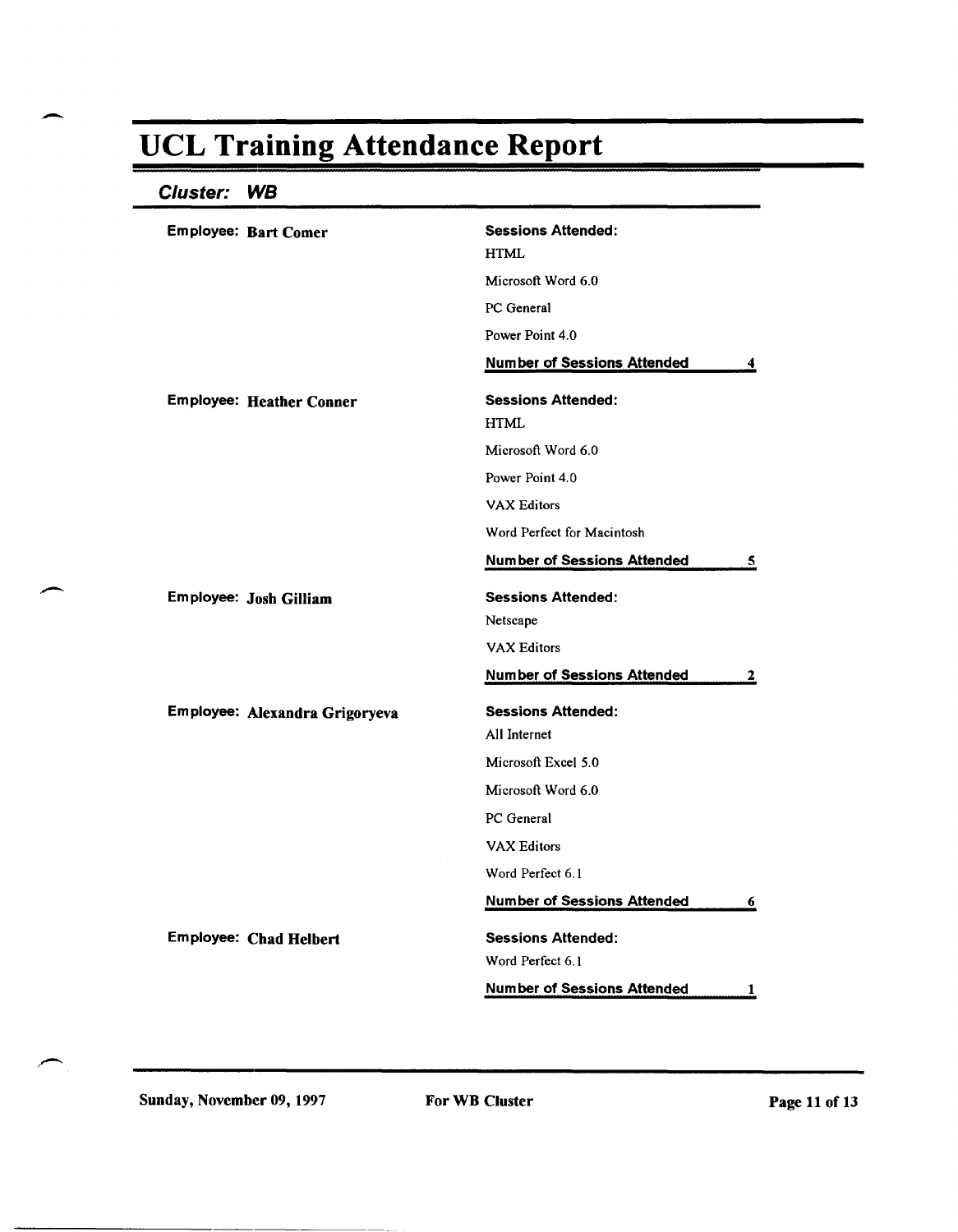|  | <b>UCL Training Attendance Report</b> |  |
|--|---------------------------------------|--|

| Employee: Bill Holloway         | <b>Sessions Attended:</b>          |   |
|---------------------------------|------------------------------------|---|
|                                 | PC General                         |   |
|                                 | Windows 95                         |   |
|                                 | <b>Number of Sessions Attended</b> | 2 |
| <b>Employee: Emilio Isom</b>    | <b>Sessions Attended:</b>          |   |
|                                 | Microsoft Excel 5.0                |   |
|                                 | <b>Number of Sessions Attended</b> | 1 |
| Employee: Casey Maddox          | <b>Sessions Attended:</b>          |   |
|                                 | All Internet                       |   |
|                                 | <b>Macintosh Basics</b>            |   |
|                                 | VAX General / Mail                 |   |
|                                 | <b>Number of Sessions Attended</b> | 3 |
| Employee: Kimbery Marshall      | <b>Sessions Attended:</b>          |   |
|                                 | Netscape                           |   |
|                                 | PC General                         |   |
|                                 | <b>Number of Sessions Attended</b> | 2 |
| Employee: Heidi Michael         | <b>Sessions Attended:</b>          |   |
|                                 | PC General                         |   |
|                                 | <b>Number of Sessions Attended</b> | 1 |
| <b>Employee: Shannon Michel</b> | <b>Sessions Attended:</b>          |   |
|                                 | <b>HTML</b>                        |   |
|                                 | <b>Number of Sessions Attended</b> | 1 |
| <b>Employee: Chris Miller</b>   | <b>Sessions Attended:</b>          |   |
|                                 | Word Perfect for Macintosh         |   |
|                                 | <b>Number of Sessions Attended</b> | 1 |
| Employee: Matt Ortman           | <b>Sessions Attended:</b><br>HTML  |   |
|                                 | <b>Number of Sessions Attended</b> | 1 |